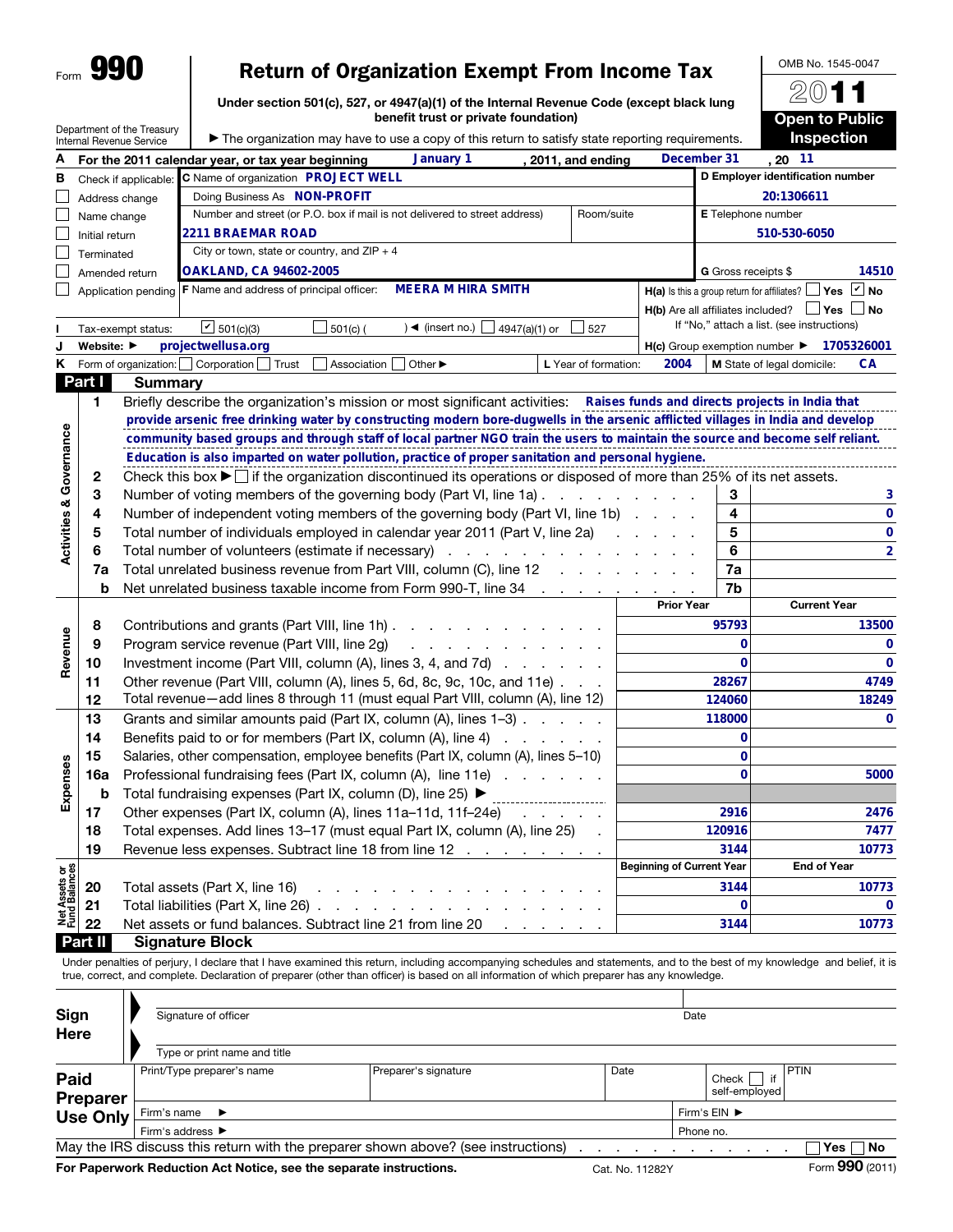|              | Form 990 (2011) |                                                      |                                                                                                               |                                                                                                                                                                                                                                                                         | Page 2                     |
|--------------|-----------------|------------------------------------------------------|---------------------------------------------------------------------------------------------------------------|-------------------------------------------------------------------------------------------------------------------------------------------------------------------------------------------------------------------------------------------------------------------------|----------------------------|
| Part III     |                 | <b>Statement of Program Service Accomplishments</b>  |                                                                                                               |                                                                                                                                                                                                                                                                         |                            |
|              |                 |                                                      |                                                                                                               | Check if Schedule O contains a response to any question in this Part III                                                                                                                                                                                                |                            |
| 1            |                 | Briefly describe the organization's mission:         |                                                                                                               |                                                                                                                                                                                                                                                                         |                            |
|              |                 |                                                      |                                                                                                               | Project Well writes proposals and raises funds that are send to the partner organization in India. Project Well also directs program. In                                                                                                                                |                            |
|              |                 |                                                      |                                                                                                               | 2011 construction of 50dugwells were started of which 21 were completed and by end of February 2011 29 more will be completed.<br>Water of some selected wells are tested for presence of e.coli and arsenic. The field workers visits the communities to make sure the |                            |
|              |                 |                                                      |                                                                                                               | wells are treated and they also conduct health meetings to discuss practice of proper personal hygiene and benefits of safe water.                                                                                                                                      |                            |
| $\mathbf{2}$ |                 |                                                      | Did the organization undertake any significant program services during the year which were not listed on the  |                                                                                                                                                                                                                                                                         |                            |
|              |                 |                                                      |                                                                                                               | <b>Contract Contract</b><br><b>Yes</b>                                                                                                                                                                                                                                  | $ v $ No                   |
|              |                 | If "Yes," describe these new services on Schedule O. |                                                                                                               |                                                                                                                                                                                                                                                                         |                            |
| 3            |                 |                                                      | Did the organization cease conducting, or make significant changes in how it conducts, any program            |                                                                                                                                                                                                                                                                         |                            |
|              |                 | services?                                            | <b>Service</b> State<br>$\sim 10$ $\mu$                                                                       | the contract of the contract of the contract of the contract of the contract of<br>Yes                                                                                                                                                                                  | $\boxed{\triangledown}$ No |
|              |                 | If "Yes," describe these changes on Schedule O.      |                                                                                                               |                                                                                                                                                                                                                                                                         |                            |
| 4            |                 |                                                      | grants and allocations to others, the total expenses, and revenue, if any, for each program service reported. | Describe the organization's program service accomplishments for each of its three largest program services, as measured by<br>expenses. Section 501(c)(3) and 501(c)(4) organizations and section $4947(a)(1)$ trusts are required to report the amount of              |                            |
|              |                 |                                                      |                                                                                                               |                                                                                                                                                                                                                                                                         |                            |
| 4a           |                 | $(Code: 501(c)(3))$ (Expenses \$                     | 7477 including grants of \$                                                                                   | ) (Revenue \$<br>14510)<br>Refer to the annual report and newsletter 2011 attached. Arsenic is present in the private and public tubewells in the villages occurin                                                                                                      |                            |
|              |                 |                                                      |                                                                                                               | naturally. Project Well funds and oversees and directs construction of dugwells that provide arsenic safe drinking water to afflicted                                                                                                                                   |                            |
|              |                 |                                                      |                                                                                                               | communities. The user communities are trained to maintain their own water supply including chlorination that is supplied and the                                                                                                                                        |                            |
|              |                 |                                                      |                                                                                                               | distribution is facilitated by the partner NGO, Aqua Welfare Society. The largest amount of the funds is spent towards the construct-                                                                                                                                   |                            |
|              |                 |                                                      |                                                                                                               | ion of the dugwells followed by the service fee of 13 staff or field workers majority of who are from the afflicted villages of West Ben-                                                                                                                               |                            |
|              | gal, India.     |                                                      |                                                                                                               |                                                                                                                                                                                                                                                                         |                            |
|              |                 |                                                      |                                                                                                               |                                                                                                                                                                                                                                                                         |                            |
|              |                 |                                                      |                                                                                                               |                                                                                                                                                                                                                                                                         |                            |
|              |                 |                                                      |                                                                                                               |                                                                                                                                                                                                                                                                         |                            |
|              |                 |                                                      |                                                                                                               |                                                                                                                                                                                                                                                                         |                            |
|              |                 |                                                      |                                                                                                               |                                                                                                                                                                                                                                                                         |                            |
|              |                 |                                                      |                                                                                                               |                                                                                                                                                                                                                                                                         |                            |
| 4b           | (Code:          |                                                      |                                                                                                               |                                                                                                                                                                                                                                                                         |                            |
|              |                 |                                                      |                                                                                                               |                                                                                                                                                                                                                                                                         |                            |
|              |                 |                                                      |                                                                                                               |                                                                                                                                                                                                                                                                         |                            |
|              |                 |                                                      |                                                                                                               |                                                                                                                                                                                                                                                                         |                            |
|              |                 |                                                      |                                                                                                               |                                                                                                                                                                                                                                                                         |                            |
|              |                 |                                                      |                                                                                                               |                                                                                                                                                                                                                                                                         |                            |
|              |                 |                                                      |                                                                                                               |                                                                                                                                                                                                                                                                         |                            |
|              |                 |                                                      |                                                                                                               |                                                                                                                                                                                                                                                                         |                            |
|              |                 |                                                      |                                                                                                               |                                                                                                                                                                                                                                                                         |                            |
|              |                 |                                                      |                                                                                                               |                                                                                                                                                                                                                                                                         |                            |
|              |                 |                                                      |                                                                                                               |                                                                                                                                                                                                                                                                         |                            |
|              |                 |                                                      |                                                                                                               |                                                                                                                                                                                                                                                                         |                            |
| 4с           | (Code:          | ) (Expenses \$                                       | including grants of \$                                                                                        | ) (Revenue \$                                                                                                                                                                                                                                                           |                            |
|              |                 |                                                      |                                                                                                               |                                                                                                                                                                                                                                                                         |                            |
|              |                 |                                                      |                                                                                                               |                                                                                                                                                                                                                                                                         |                            |
|              |                 |                                                      |                                                                                                               |                                                                                                                                                                                                                                                                         |                            |
|              |                 |                                                      |                                                                                                               |                                                                                                                                                                                                                                                                         |                            |
|              |                 |                                                      |                                                                                                               |                                                                                                                                                                                                                                                                         |                            |
|              |                 |                                                      |                                                                                                               |                                                                                                                                                                                                                                                                         |                            |
|              |                 |                                                      |                                                                                                               |                                                                                                                                                                                                                                                                         |                            |
|              |                 |                                                      |                                                                                                               |                                                                                                                                                                                                                                                                         |                            |
|              |                 |                                                      |                                                                                                               |                                                                                                                                                                                                                                                                         |                            |
|              |                 |                                                      |                                                                                                               |                                                                                                                                                                                                                                                                         |                            |
|              |                 |                                                      |                                                                                                               |                                                                                                                                                                                                                                                                         |                            |
|              |                 |                                                      |                                                                                                               |                                                                                                                                                                                                                                                                         |                            |
| 4d           |                 | Other program services (Describe in Schedule O.)     |                                                                                                               |                                                                                                                                                                                                                                                                         |                            |
|              | (Expenses \$    |                                                      | including grants of \$<br>) (Revenue \$                                                                       |                                                                                                                                                                                                                                                                         |                            |
| 4е           |                 | Total program service expenses ▶                     |                                                                                                               |                                                                                                                                                                                                                                                                         |                            |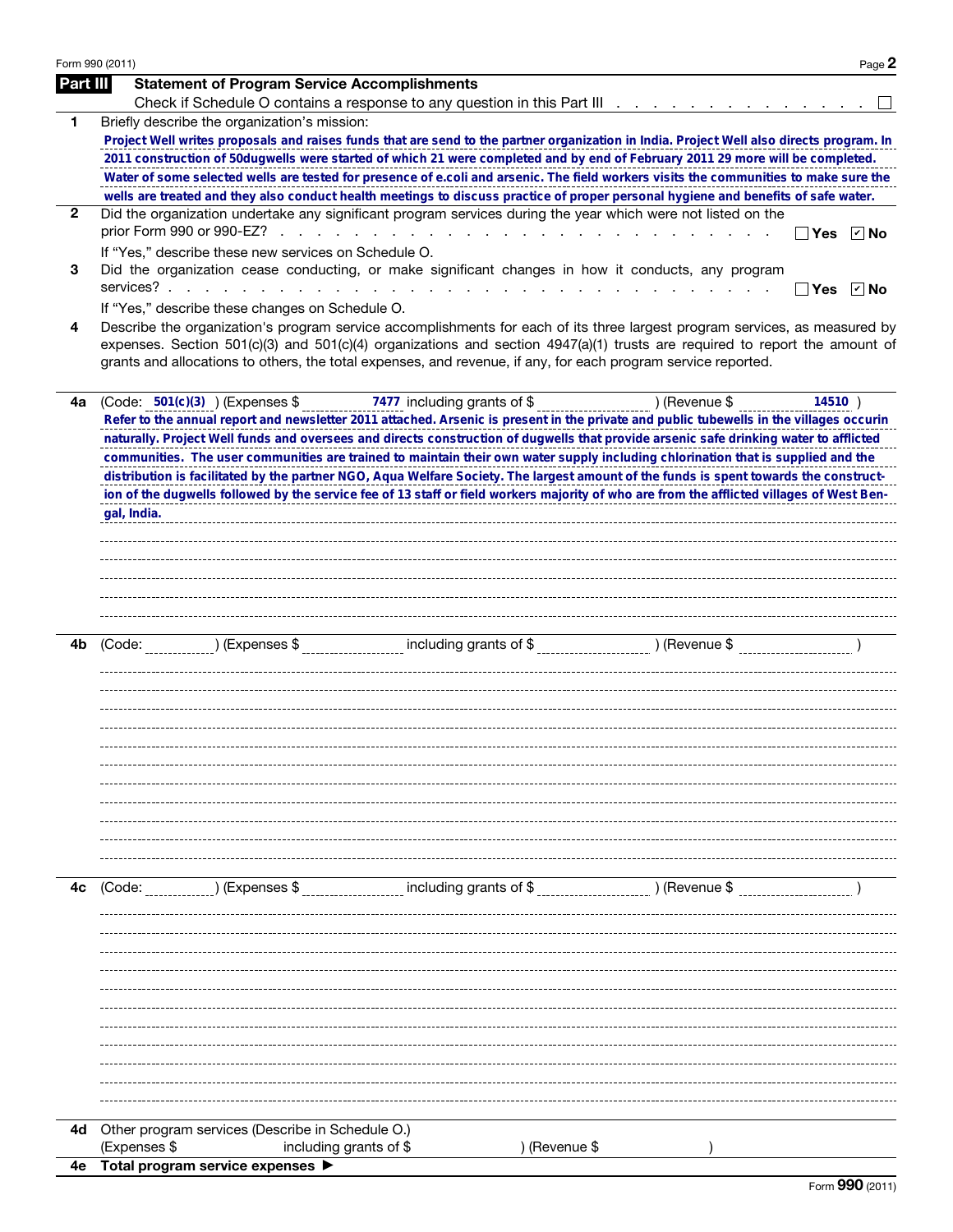|         | Form 990 (2011)                                                                                                                                                                                                                                                                                                                                                                                  |                         |     | Page $3$     |
|---------|--------------------------------------------------------------------------------------------------------------------------------------------------------------------------------------------------------------------------------------------------------------------------------------------------------------------------------------------------------------------------------------------------|-------------------------|-----|--------------|
| Part IV | <b>Checklist of Required Schedules</b>                                                                                                                                                                                                                                                                                                                                                           |                         |     |              |
| 1       | Is the organization described in section 501(c)(3) or 4947(a)(1) (other than a private foundation)? If "Yes,"                                                                                                                                                                                                                                                                                    |                         | Yes | No           |
|         |                                                                                                                                                                                                                                                                                                                                                                                                  | 1.                      | V   |              |
| 2<br>3  | Is the organization required to complete Schedule B, Schedule of Contributors (see instructions)?<br>Did the organization engage in direct or indirect political campaign activities on behalf of or in opposition to<br>candidates for public office? If "Yes," complete Schedule C, Part I.                                                                                                    | $\mathbf{2}$<br>3       |     | V<br>V       |
| 4       | Section 501(c)(3) organizations. Did the organization engage in lobbying activities, or have a section 501(h)<br>election in effect during the tax year? If "Yes," complete Schedule C, Part II                                                                                                                                                                                                  | $\overline{\mathbf{4}}$ |     | V            |
| 5       | Is the organization a section $501(c)(4)$ , $501(c)(5)$ , or $501(c)(6)$ organization that receives membership dues,<br>assessments, or similar amounts as defined in Revenue Procedure 98-19? If "Yes," complete Schedule C,                                                                                                                                                                    | 5                       |     | V            |
| 6       | Did the organization maintain any donor advised funds or any similar funds or accounts for which donors<br>have the right to provide advice on the distribution or investment of amounts in such funds or accounts? If                                                                                                                                                                           | 6                       |     | V            |
| 7       | Did the organization receive or hold a conservation easement, including easements to preserve open space,<br>the environment, historic land areas, or historic structures? If "Yes," complete Schedule D, Part II<br>$\mathcal{L} = \mathcal{L} \times \mathcal{L}$                                                                                                                              | $\overline{7}$          |     | V            |
| 8       | Did the organization maintain collections of works of art, historical treasures, or other similar assets? If "Yes,"<br>complete Schedule D, Part III<br>والمتواطن والمتواطن والمتواطن والمتواطن والمتواطن والمتواطن والمتواطن والمتواطن والمتواطن والمتواطن                                                                                                                                      | 8                       |     | V            |
| 9       | Did the organization report an amount in Part X, line 21; serve as a custodian for amounts not listed in Part<br>X; or provide credit counseling, debt management, credit repair, or debt negotiation services? If "Yes,"<br>complete Schedule D, Part IV research research research research research research research research research                                                       | 9                       |     | V            |
| 10      | Did the organization, directly or through a related organization, hold assets in temporarily restricted<br>endowments, permanent endowments, or quasi-endowments? If "Yes," complete Schedule D, Part V                                                                                                                                                                                          | 10                      |     | V            |
| 11      | If the organization's answer to any of the following questions is "Yes," then complete Schedule D, Parts VI,<br>VII, VIII, IX, or X as applicable.                                                                                                                                                                                                                                               |                         |     |              |
|         | a Did the organization report an amount for land, buildings, and equipment in Part X, line 10? If "Yes,"                                                                                                                                                                                                                                                                                         | 11a                     |     | V            |
|         | <b>b</b> Did the organization report an amount for investments—other securities in Part X, line 12 that is 5% or more<br>of its total assets reported in Part X, line 16? If "Yes," complete Schedule D, Part VII                                                                                                                                                                                | 11 <sub>b</sub>         |     | V            |
|         | c Did the organization report an amount for investments—program related in Part X, line 13 that is 5% or more<br>of its total assets reported in Part X, line 16? If "Yes," complete Schedule D, Part VIII                                                                                                                                                                                       | 11c                     |     | V            |
|         | d Did the organization report an amount for other assets in Part X, line 15 that is 5% or more of its total assets<br>reported in Part X, line 16? If "Yes," complete Schedule D, Part IX                                                                                                                                                                                                        | 11d                     |     | V            |
|         | e Did the organization report an amount for other liabilities in Part X, line 25? If "Yes," complete Schedule D, Part X<br>f Did the organization's separate or consolidated financial statements for the tax year include a footnote that addresses<br>the organization's liability for uncertain tax positions under FIN 48 (ASC 740)? If "Yes," complete Schedule D, Part X                   | 11e<br>11f              |     | $\checkmark$ |
|         | 12 a Did the organization obtain separate, independent audited financial statements for the tax year? If "Yes," complete<br>Schedule D, Parts XI, XII, and XIII<br>a constitution of the constitution of the constitution of the constitution of the constitution of the constitution of the constitution of the constitution of the constitution of the constitution of the constitution of the | 12a                     |     | V            |
|         | <b>b</b> Was the organization included in consolidated, independent audited financial statements for the tax year? If "Yes," and if<br>the organization answered "No" to line 12a, then completing Schedule D, Parts XI, XII, and XIII is optional                                                                                                                                               | 12 <sub>b</sub>         |     | V            |
| 13      | Is the organization a school described in section $170(b)(1)(A)(ii)?$ If "Yes," complete Schedule E                                                                                                                                                                                                                                                                                              | 13                      |     | V            |
| 14 a    | Did the organization maintain an office, employees, or agents outside of the United States?<br>and a state of                                                                                                                                                                                                                                                                                    | 14a                     |     | V            |
| b       | Did the organization have aggregate revenues or expenses of more than \$10,000 from grantmaking,<br>fundraising, business, investment, and program service activities outside the United States, or aggregate<br>foreign investments valued at \$100,000 or more? If "Yes," complete Schedule F, Parts I and IV.                                                                                 | 14b                     |     | V            |
| 15      | Did the organization report on Part IX, column (A), line 3, more than \$5,000 of grants or assistance to any<br>organization or entity located outside the United States? If "Yes," complete Schedule F, Parts II and IV                                                                                                                                                                         | 15                      |     | V            |
| 16      | Did the organization report on Part IX, column (A), line 3, more than \$5,000 of aggregate grants or assistance<br>to individuals located outside the United States? If "Yes," complete Schedule F, Parts III and IV                                                                                                                                                                             | 16                      |     | V            |
| 17      | Did the organization report a total of more than \$15,000 of expenses for professional fundraising services on<br>Part IX, column (A), lines 6 and 11e? If "Yes," complete Schedule G, Part I (see instructions)<br>and a state of                                                                                                                                                               | 17                      |     | V            |
| 18      | Did the organization report more than \$15,000 total of fundraising event gross income and contributions on<br>Part VIII, lines 1c and 8a? If "Yes," complete Schedule G, Part II                                                                                                                                                                                                                | 18                      |     | V            |
| 19      | Did the organization report more than \$15,000 of gross income from gaming activities on Part VIII, line 9a?<br>If "Yes," complete Schedule G, Part III<br>والمتحاوية والمتحاول والمتحاول والمتحاولة والمتحاولة والمتحاولة                                                                                                                                                                       | 19                      |     | V            |
| 20a     | Did the organization operate one or more hospital facilities? If "Yes," complete Schedule H                                                                                                                                                                                                                                                                                                      | 20a                     |     | V            |
|         | <b>b</b> If "Yes" to line 20a, did the organization attach a copy of its audited financial statements to this return?                                                                                                                                                                                                                                                                            | 20 <sub>b</sub>         |     |              |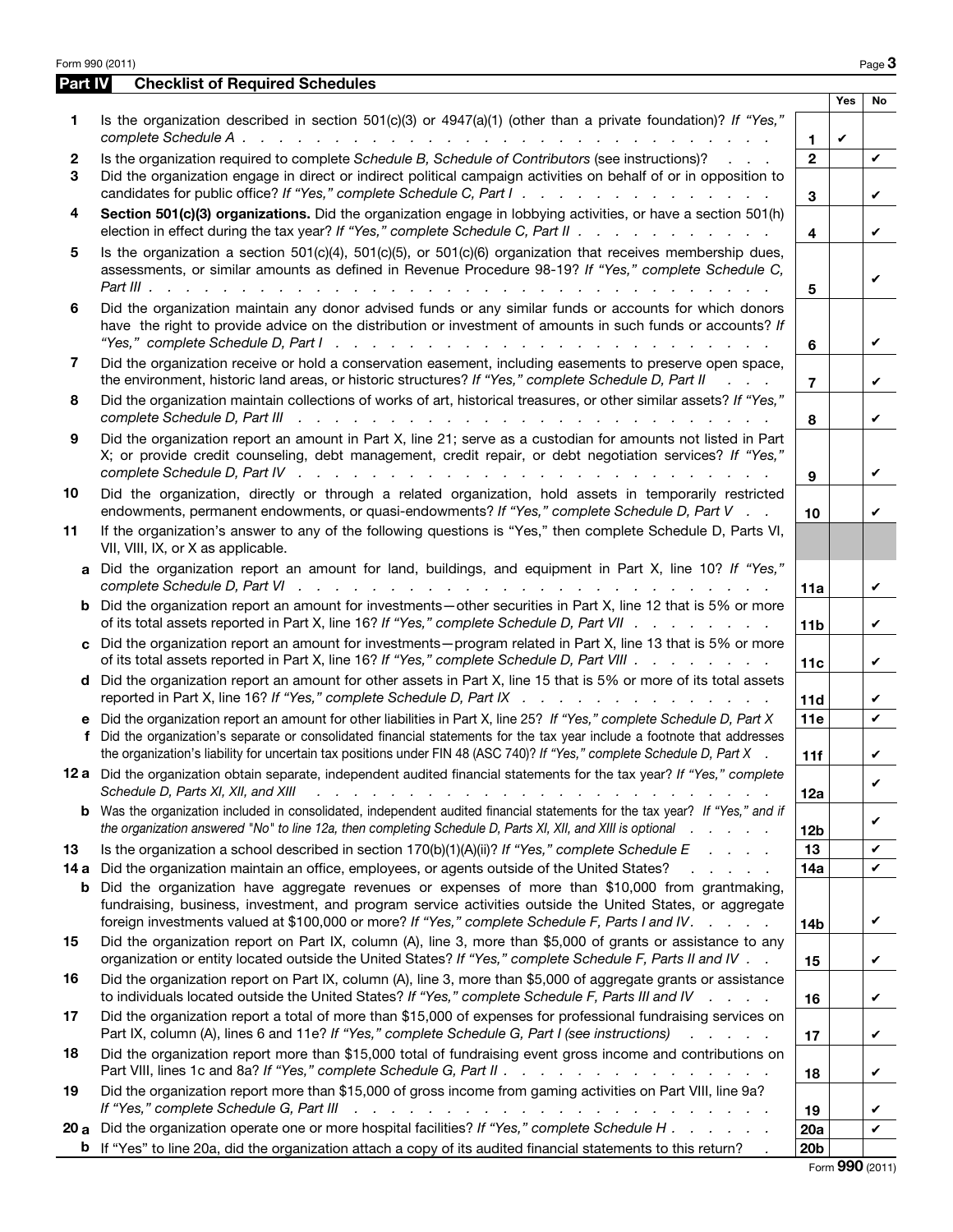Form 990 (2011) Page 4 Part IV Checklist of Required Schedules *(continued)* Yes No 21 Did the organization report more than \$5,000 of grants and other assistance to any government or organization in the United States on Part IX, column (A), line 1? *If "Yes," complete Schedule I, Parts I and II . . . . .* 21 22 Did the organization report more than \$5,000 of grants and other assistance to individuals in the United States on Part IX, column (A), line 2? *If "Yes," complete Schedule I, Parts I and III . . . . . . . . . . . .* 22 23 Did the organization answer "Yes" to Part VII, Section A, line 3, 4, or 5 about compensation of the organization's current and former officers, directors, trustees, key employees, and highest compensated employees? *If "Yes," complete Schedule J . . . . . . . . . . . . . . . . . . . . . .* 23 24a Did the organization have a tax-exempt bond issue with an outstanding principal amount of more than \$100,000 as of the last day of the year, that was issued after December 31, 2002? *If "Yes," answer lines 24b through 24d and complete Schedule K. If "No," go to line 25 . . . . . . . . . . . . . . . .* 24a **b** Did the organization invest any proceeds of tax-exempt bonds beyond a temporary period exception? . . 24b c Did the organization maintain an escrow account other than a refunding escrow at any time during the year to defease any tax-exempt bonds? . . . . . . . . . . . . . . . . . . . . . . . . 24c d Did the organization act as an "on behalf of" issuer for bonds outstanding at any time during the year? . . 24d 25a Section 501(c)(3) and 501(c)(4) organizations. Did the organization engage in an excess benefit transaction with a disqualified person during the year? *If "Yes," complete Schedule L, Part I . . . . . . . . .* 25a **b** Is the organization aware that it engaged in an excess benefit transaction with a disqualified person in a prior year, and that the transaction has not been reported on any of the organization's prior Forms 990 or 990-EZ? *If "Yes," complete Schedule L, Part I . . . . . . . . . . . . . . . . . . . . . . . .* 25b 26 Was a loan to or by a current or former officer, director, trustee, key employee, highly compensated employee, or disqualified person outstanding as of the end of the organization's tax year? *If "Yes," complete Schedule L, Part II . .* 26 27 Did the organization provide a grant or other assistance to an officer, director, trustee, key employee, substantial contributor or employee thereof, a grant selection committee member, or to a 35% controlled entity or family member of any of these persons? *If "Yes," complete Schedule L, Part III . . . . . . .* 27 28 Was the organization a party to a business transaction with one of the following parties (see Schedule L, Part IV instructions for applicable filing thresholds, conditions, and exceptions): a A current or former officer, director, trustee, or key employee? *If "Yes," complete Schedule L, Part IV . .* 28a b A family member of a current or former officer, director, trustee, or key employee? *If "Yes," complete*  Schedule L, Part IV and a subsequently contact the contract of the contract of the contract of the contract of the contract of the contract of the contract of the contract of the contract of the contract of the contract of c An entity of which a current or former officer, director, trustee, or key employee (or a family member thereof) was an officer, director, trustee, or direct or indirect owner? *If "Yes," complete Schedule L, Part IV .* . . . 28c 29 Did the organization receive more than \$25,000 in non-cash contributions? If "Yes," complete Schedule M 29 30 Did the organization receive contributions of art, historical treasures, or other similar assets, or qualified conservation contributions? *If "Yes," complete Schedule M . . . . . . . . . . . . . . . .* 30 31 Did the organization liquidate, terminate, or dissolve and cease operations? *If "Yes," complete Schedule N, Part I . . . . . . . . . . . . . . . . . . . . . . . . . . . . . . . . . .* 31 32 Did the organization sell, exchange, dispose of, or transfer more than 25% of its net assets? *If "Yes," complete Schedule N, Part II . . . . . . . . . . . . . . . . . . . . . . . . . .* 32 33 Did the organization own 100% of an entity disregarded as separate from the organization under Regulations sections 301.7701-2 and 301.7701-3? *If "Yes," complete Schedule R, Part I . . . . . . . . . . .* 33 34 Was the organization related to any tax-exempt or taxable entity? *If "Yes," complete Schedule R, Parts II, III,*  IV, and V, line 1  $\ldots$   $\ldots$   $\ldots$   $\ldots$   $\ldots$   $\ldots$   $\ldots$   $\ldots$   $\ldots$   $\ldots$   $\ldots$   $\sim$   $\ldots$   $\sim$   $\sim$  34 35 a Did the organization have a controlled entity within the meaning of section 512(b)(13)? *. . . . . . .* 35a b Did the organization receive any payment from or engage in any transaction with a controlled entity within the meaning of section 512(b)(13)? *If "Yes," complete Schedule R, Part V, line 2 . . . . . . . . . . .* 35b 36 Section 501(c)(3) organizations. Did the organization make any transfers to an exempt non-charitable related organization? *If "Yes," complete Schedule R, Part V, line 2 . . . . . . . . . . . . . .* 36 37 Did the organization conduct more than 5% of its activities through an entity that is not a related organization and that is treated as a partnership for federal income tax purposes? *If "Yes," complete Schedule R, Part VI . . . . . . . . . . . . . . . . . . . . . . . . . . . . . . . . . .* 37 38 Did the organization complete Schedule O and provide explanations in Schedule O for Part VI, lines 11 and 19? Note. All Form 990 filers are required to complete Schedule O . . . . . . . . . . . . . . . . . 38 ✔ ✔ ✔ ✔ ✔ ✔ ✔  $\mathbf v$ ✔ ✔ ✔ ✔ ✔ ✔ ✔ ✔ ✔ ✔ ✔ ✔ ✔  $\mathbf v$ ✔ ✔ ✔

Form 990 (2011)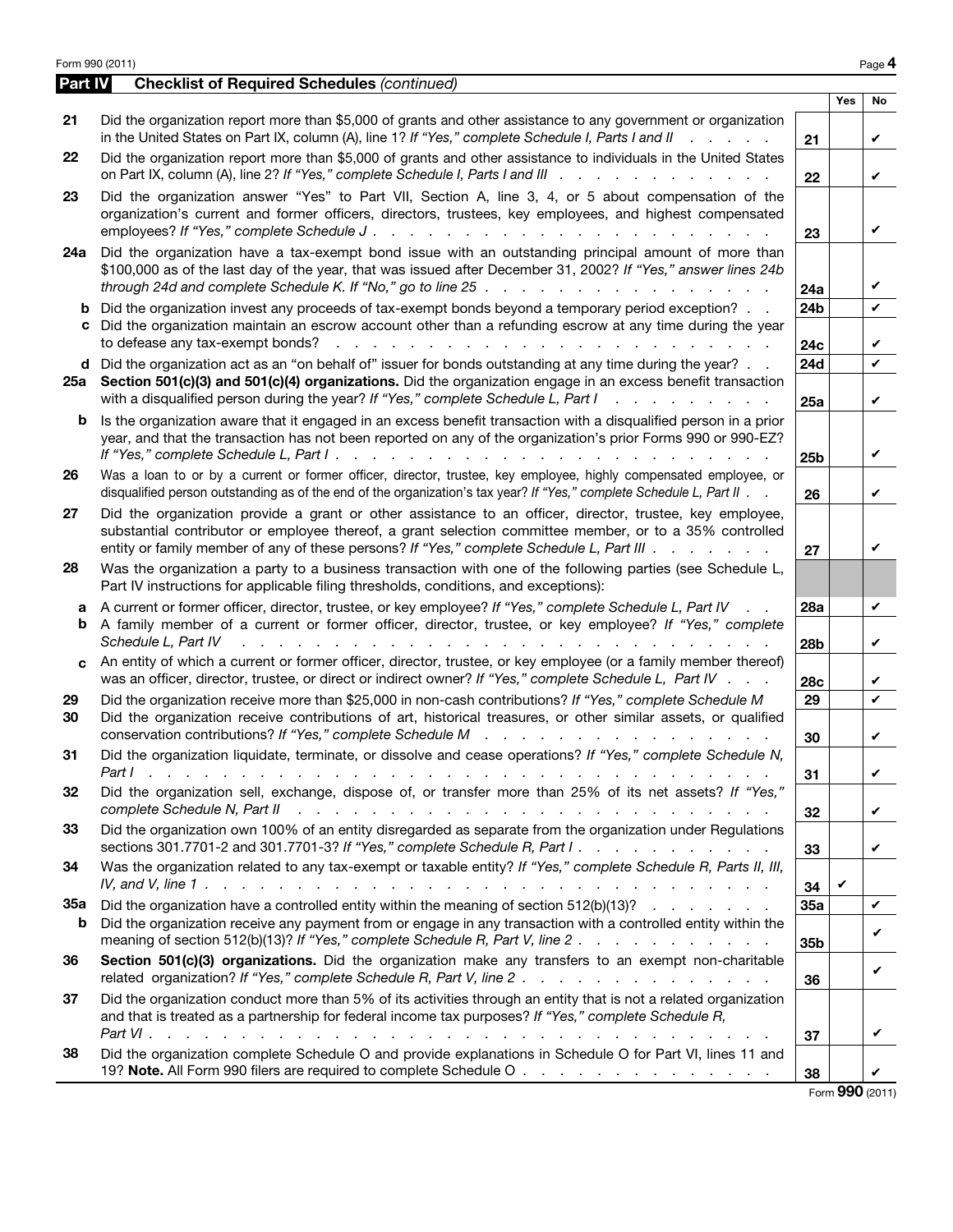|         | Form 990 (2011)                                                                                                                                                      |                |     | Page 5 |
|---------|----------------------------------------------------------------------------------------------------------------------------------------------------------------------|----------------|-----|--------|
| Part V  | <b>Statements Regarding Other IRS Filings and Tax Compliance</b>                                                                                                     |                |     |        |
|         | Check if Schedule O contains a response to any question in this Part V<br>$\mathbf{u} = \mathbf{u} + \mathbf{u} + \mathbf{u}$ .                                      |                |     |        |
|         |                                                                                                                                                                      |                | Yes | No     |
| 1a      | Enter the number reported in Box 3 of Form 1096. Enter -0- if not applicable<br>1a<br>0                                                                              |                |     |        |
| b       | Enter the number of Forms W-2G included in line 1a. Enter -0- if not applicable<br>1 <sub>b</sub><br><sup>0</sup>                                                    |                |     |        |
| с       | Did the organization comply with backup withholding rules for reportable payments to vendors and                                                                     |                |     |        |
|         | reportable gaming (gambling) winnings to prize winners?                                                                                                              | 1c             |     | V      |
| 2a      | Enter the number of employees reported on Form W-3, Transmittal of Wage and Tax                                                                                      |                |     |        |
|         | Statements, filed for the calendar year ending with or within the year covered by this return<br>2a<br>$\bf{0}$                                                      |                |     |        |
| b       | If at least one is reported on line 2a, did the organization file all required federal employment tax returns? .                                                     | 2 <sub>b</sub> |     |        |
|         | Note. If the sum of lines 1a and 2a is greater than 250, you may be required to e-file (see instructions).                                                           |                |     |        |
| За      | Did the organization have unrelated business gross income of \$1,000 or more during the year?<br><b>Carl Corporation</b>                                             | За             |     | V      |
| b       | If "Yes," has it filed a Form 990-T for this year? If "No," provide an explanation in Schedule O                                                                     | 3 <sub>b</sub> |     |        |
| 4a      | At any time during the calendar year, did the organization have an interest in, or a signature or other authority                                                    |                |     |        |
|         | over, a financial account in a foreign country (such as a bank account, securities account, or other financial                                                       |                |     | V      |
|         |                                                                                                                                                                      | 4a             |     |        |
| b       | If "Yes," enter the name of the foreign country: ▶<br>See instructions for filing requirements for Form TD F 90-22.1, Report of Foreign Bank and Financial Accounts. |                |     |        |
|         | Was the organization a party to a prohibited tax shelter transaction at any time during the tax year?                                                                | 5a             |     | V      |
| 5a<br>b | Did any taxable party notify the organization that it was or is a party to a prohibited tax shelter transaction?                                                     | 5b             |     | ✓      |
| с       | If "Yes" to line 5a or 5b, did the organization file Form 8886-T?                                                                                                    | 5 <sub>c</sub> |     |        |
| 6a      | Does the organization have annual gross receipts that are normally greater than \$100,000, and did the                                                               |                |     |        |
|         | organization solicit any contributions that were not tax deductible?                                                                                                 | 6a             |     | V      |
| b       | If "Yes," did the organization include with every solicitation an express statement that such contributions or                                                       |                |     |        |
|         | gifts were not tax deductible?                                                                                                                                       | 6b             |     |        |
| 7       | Organizations that may receive deductible contributions under section 170(c).                                                                                        |                |     |        |
| а       | Did the organization receive a payment in excess of \$75 made partly as a contribution and partly for goods                                                          |                |     |        |
|         |                                                                                                                                                                      | 7a             |     |        |
| b       | If "Yes," did the organization notify the donor of the value of the goods or services provided?                                                                      | 7b             |     |        |
| с       | Did the organization sell, exchange, or otherwise dispose of tangible personal property for which it was                                                             |                |     |        |
|         |                                                                                                                                                                      | 7c             |     |        |
| d       | If "Yes," indicate the number of Forms 8282 filed during the year<br>7d                                                                                              |                |     |        |
| е       | Did the organization receive any funds, directly or indirectly, to pay premiums on a personal benefit contract?                                                      | 7e             |     |        |
| f       | Did the organization, during the year, pay premiums, directly or indirectly, on a personal benefit contract? .                                                       | 7f             |     |        |
| g       | If the organization received a contribution of qualified intellectual property, did the organization file Form 8899 as required?                                     | 7g             |     |        |
| h       | If the organization received a contribution of cars, boats, airplanes, or other vehicles, did the organization file a Form 1098-C?                                   | 7 <sub>h</sub> |     |        |
| ໟ       | Sponsoring organizations maintaining donor advised funds and section 509(a)(3) supporting                                                                            |                |     |        |
|         | organizations. Did the supporting organization, or a donor advised fund maintained by a sponsoring                                                                   |                |     |        |
|         | organization, have excess business holdings at any time during the year?                                                                                             | 8              |     | V      |
| 9       | Sponsoring organizations maintaining donor advised funds.                                                                                                            |                |     |        |
| a<br>b  | Did the organization make any taxable distributions under section 4966?<br>Did the organization make a distribution to a donor, donor advisor, or related person?    | 9а<br>9b       |     |        |
| 10      | Section 501(c)(7) organizations. Enter:                                                                                                                              |                |     |        |
| a       | 10a<br>Initiation fees and capital contributions included on Part VIII, line 12                                                                                      |                |     |        |
| b       | 10 <sub>b</sub><br>Gross receipts, included on Form 990, Part VIII, line 12, for public use of club facilities                                                       |                |     |        |
| 11      | Section 501(c)(12) organizations. Enter:                                                                                                                             |                |     |        |
| a       | Gross income from members or shareholders.<br>11a                                                                                                                    |                |     |        |
| b       | Gross income from other sources (Do not net amounts due or paid to other sources                                                                                     |                |     |        |
|         | against amounts due or received from them.).<br>the contract of the contract of the con-<br>11 <sub>b</sub>                                                          |                |     |        |
| 12a     | Section 4947(a)(1) non-exempt charitable trusts. Is the organization filing Form 990 in lieu of Form 1041?                                                           | 12a            |     |        |
| b       | If "Yes," enter the amount of tax-exempt interest received or accrued during the year<br>12 <sub>b</sub>                                                             |                |     |        |
| 13      | Section 501(c)(29) qualified nonprofit health insurance issuers.                                                                                                     |                |     |        |
| а       | Is the organization licensed to issue qualified health plans in more than one state?                                                                                 | 13а            |     |        |
|         | Note. See the instructions for additional information the organization must report on Schedule O.                                                                    |                |     |        |
| b       | Enter the amount of reserves the organization is required to maintain by the states in which                                                                         |                |     |        |
|         | the organization is licensed to issue qualified health plans<br>13 <sub>b</sub>                                                                                      |                |     |        |
| c       | Enter the amount of reserves on hand<br>13c                                                                                                                          |                |     |        |
| 14a     | Did the organization receive any payments for indoor tanning services during the tax year?.                                                                          | 14a            |     |        |
| b       | If "Yes," has it filed a Form 720 to report these payments? If "No," provide an explanation in Schedule O                                                            | 14b            |     |        |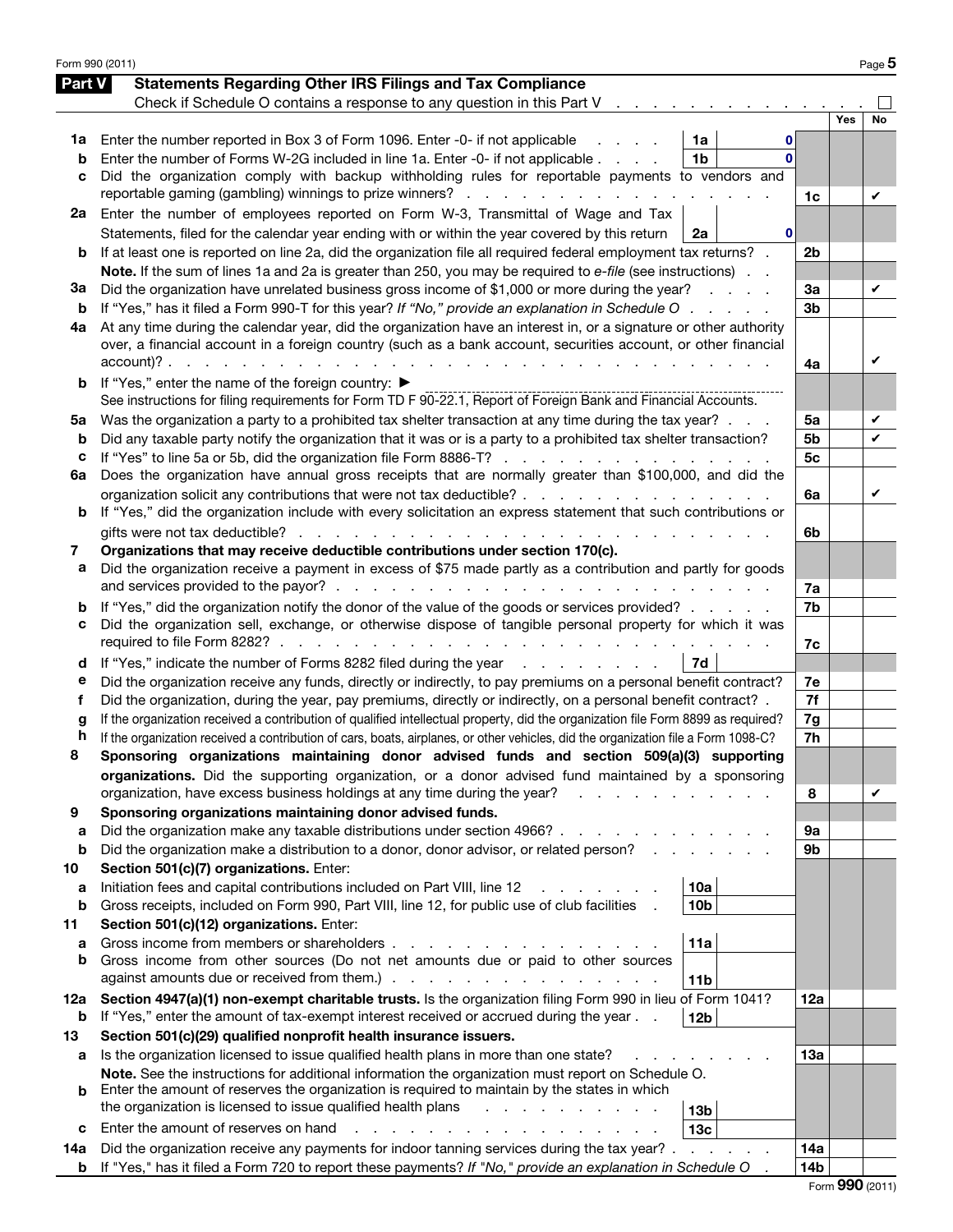|                | Form 990 (2011)                                                                                                                                                                                                                                                                                                                                                                                                                                                           |                                     |                        |            | Page $6$     |
|----------------|---------------------------------------------------------------------------------------------------------------------------------------------------------------------------------------------------------------------------------------------------------------------------------------------------------------------------------------------------------------------------------------------------------------------------------------------------------------------------|-------------------------------------|------------------------|------------|--------------|
| <b>Part VI</b> | Governance, Management, and Disclosure For each "Yes" response to lines 2 through 7b below, and for a "No"<br>response to line 8a, 8b, or 10b below, describe the circumstances, processes, or changes in Schedule O. See instructions.                                                                                                                                                                                                                                   |                                     |                        |            |              |
|                | Check if Schedule O contains a response to any question in this Part VI                                                                                                                                                                                                                                                                                                                                                                                                   |                                     |                        |            |              |
|                | <b>Section A. Governing Body and Management</b>                                                                                                                                                                                                                                                                                                                                                                                                                           |                                     |                        |            |              |
|                |                                                                                                                                                                                                                                                                                                                                                                                                                                                                           |                                     |                        | <b>Yes</b> | No           |
| 1a             | Enter the number of voting members of the governing body at the end of the tax year.                                                                                                                                                                                                                                                                                                                                                                                      | 1a<br>3                             |                        |            |              |
|                | If there are material differences in voting rights among members of the governing body, or<br>if the governing body delegated broad authority to an executive committee or similar<br>committee, explain in Schedule O.                                                                                                                                                                                                                                                   |                                     |                        |            |              |
| b<br>2         | Enter the number of voting members included in line 1a, above, who are independent<br>Did any officer, director, trustee, or key employee have a family relationship or a business relationship with<br>any other officer, director, trustee, or key employee?                                                                                                                                                                                                            | 1b                                  | $\mathbf{2}$           | V          |              |
| 3              | Did the organization delegate control over management duties customarily performed by or under the direct<br>supervision of officers, directors, or trustees, or key employees to a management company or other person?                                                                                                                                                                                                                                                   |                                     | 3                      |            | V            |
| 4              | Did the organization make any significant changes to its governing documents since the prior Form 990 was filed?                                                                                                                                                                                                                                                                                                                                                          |                                     | 4                      |            | V            |
| 5              | Did the organization become aware during the year of a significant diversion of the organization's assets? .                                                                                                                                                                                                                                                                                                                                                              |                                     | 5                      |            | V            |
| 6              |                                                                                                                                                                                                                                                                                                                                                                                                                                                                           |                                     | 6                      |            | V            |
| 7a             | Did the organization have members, stockholders, or other persons who had the power to elect or appoint<br>one or more members of the governing body?<br>المنافذ والمنافي والمنافي والمنافي والمنافي والمنافي والمنافي والمنافي                                                                                                                                                                                                                                           |                                     | 7a                     |            | V            |
| b              | Are any governance decisions of the organization reserved to (or subject to approval by) members,                                                                                                                                                                                                                                                                                                                                                                         |                                     | 7b                     |            | V            |
| 8              | Did the organization contemporaneously document the meetings held or written actions undertaken during<br>the year by the following:                                                                                                                                                                                                                                                                                                                                      |                                     |                        |            |              |
| а              | The governing body? $\therefore$ $\therefore$ $\therefore$ $\therefore$ $\therefore$ $\therefore$ $\therefore$ $\therefore$ $\therefore$ $\therefore$ $\therefore$ $\therefore$ $\therefore$ $\therefore$ $\therefore$ $\therefore$ $\therefore$ $\therefore$ $\therefore$ $\therefore$ $\therefore$ $\therefore$ $\therefore$ $\therefore$ $\therefore$ $\therefore$ $\therefore$ $\therefore$ $\therefore$ $\therefore$ $\therefore$ $\therefore$ $\therefore$ $\there$ |                                     | 8а                     | V          |              |
| b              |                                                                                                                                                                                                                                                                                                                                                                                                                                                                           |                                     | 8b                     |            | V            |
| 9              | Is there any officer, director, trustee, or key employee listed in Part VII, Section A, who cannot be reached at<br>the organization's mailing address? If "Yes," provide the names and addresses in Schedule O.                                                                                                                                                                                                                                                          |                                     | 9                      |            | V            |
|                | Section B. Policies (This Section B requests information about policies not required by the Internal Revenue Code.)                                                                                                                                                                                                                                                                                                                                                       |                                     |                        |            |              |
|                |                                                                                                                                                                                                                                                                                                                                                                                                                                                                           |                                     |                        | Yes        | No           |
| 10a            | Did the organization have local chapters, branches, or affiliates?<br>and a strong and a                                                                                                                                                                                                                                                                                                                                                                                  |                                     | 10a                    |            | V            |
| b              | If "Yes," did the organization have written policies and procedures governing the activities of such chapters,<br>affiliates, and branches to ensure their operations are consistent with the organization's exempt purposes?                                                                                                                                                                                                                                             |                                     |                        |            |              |
| 11a            | Has the organization provided a complete copy of this Form 990 to all members of its governing body before filing the form?                                                                                                                                                                                                                                                                                                                                               |                                     | 10 <sub>b</sub><br>11a | V          |              |
| b              | Describe in Schedule O the process, if any, used by the organization to review this Form 990.                                                                                                                                                                                                                                                                                                                                                                             |                                     |                        |            |              |
| 12a            | Did the organization have a written conflict of interest policy? If "No," go to line 13<br>$\mathbf{r}$ and $\mathbf{r}$                                                                                                                                                                                                                                                                                                                                                  |                                     | 12a                    |            | V            |
| b              | Were officers, directors, or trustees, and key employees required to disclose annually interests that could give rise to conflicts?                                                                                                                                                                                                                                                                                                                                       |                                     | 12 <sub>b</sub>        |            |              |
|                | Did the organization regularly and consistently monitor and enforce compliance with the policy? If "Yes,                                                                                                                                                                                                                                                                                                                                                                  |                                     | 12c                    |            |              |
| 13             |                                                                                                                                                                                                                                                                                                                                                                                                                                                                           |                                     | 13                     |            | V            |
| 14             | Did the organization have a written document retention and destruction policy?                                                                                                                                                                                                                                                                                                                                                                                            | and the contract of the contract of | 14                     |            | V            |
| 15             | Did the process for determining compensation of the following persons include a review and approval by<br>independent persons, comparability data, and contemporaneous substantiation of the deliberation and decision?                                                                                                                                                                                                                                                   |                                     |                        |            |              |
| a              | The organization's CEO, Executive Director, or top management official enters and contact the organization's CEO, Executive Director, or top management official                                                                                                                                                                                                                                                                                                          |                                     | 15a                    |            | V            |
| b              |                                                                                                                                                                                                                                                                                                                                                                                                                                                                           |                                     | 15 <sub>b</sub>        |            | $\checkmark$ |
|                | If "Yes" to line 15a or 15b, describe the process in Schedule O (see instructions).                                                                                                                                                                                                                                                                                                                                                                                       |                                     |                        |            |              |
| 16a            | Did the organization invest in, contribute assets to, or participate in a joint venture or similar arrangement                                                                                                                                                                                                                                                                                                                                                            |                                     | 16a                    |            | V            |
| b              | If "Yes," did the organization follow a written policy or procedure requiring the organization to evaluate its<br>participation in joint venture arrangements under applicable federal tax law, and take steps to safeguard the<br>organization's exempt status with respect to such arrangements?                                                                                                                                                                        |                                     | 16 <sub>b</sub>        |            |              |
|                | <b>Section C. Disclosure</b>                                                                                                                                                                                                                                                                                                                                                                                                                                              |                                     |                        |            |              |
| 17             | List the states with which a copy of this Form 990 is required to be filed ><br>California                                                                                                                                                                                                                                                                                                                                                                                |                                     |                        |            |              |
| 18             | Section 6104 requires an organization to make its Forms 1023 (or 1024 if applicable), 990, and 990-T (Section 501(c)(3)s only)<br>available for public inspection. Indicate how you made these available. Check all that apply.                                                                                                                                                                                                                                           |                                     |                        |            |              |

| ∃ Own website | $\Box$ Another's website | $\Box$ Upon request |
|---------------|--------------------------|---------------------|
|               |                          |                     |

<sup>19</sup> Describe in Schedule O whether (and if so, how), the organization made its governing documents, conflict of interest policy, and financial statements available to the public during the tax year.

<sup>20</sup> State the name, physical address, and telephone number of the person who possesses the books and records of the organization: ▶ **Meera M Hira Smith. 2211 Braemar Road, Oakland, CA 94602-2005**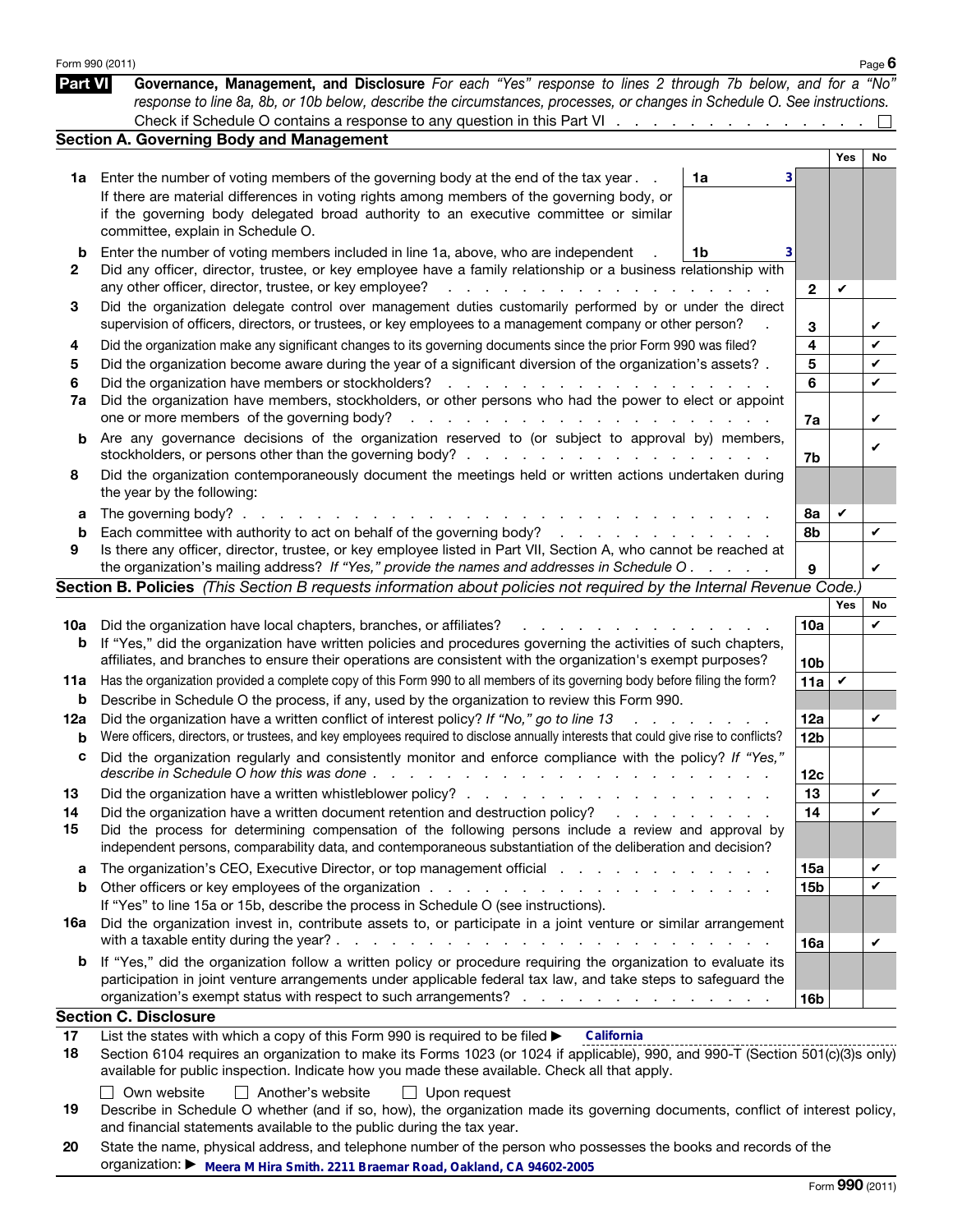## Part VII Compensation of Officers, Directors, Trustees, Key Employees, Highest Compensated Employees, and Independent Contractors

Check if Schedule O contains a response to any question in this Part VII . . . . . . . . . . . . . . .  $\Box$ 

Section A. Officers, Directors, Trustees, Key Employees, and Highest Compensated Employees

1a Complete this table for all persons required to be listed. Report compensation for the calendar year ending with or within the organization's tax year.

• List all of the organization's current officers, directors, trustees (whether individuals or organizations), regardless of amount of compensation. Enter -0- in columns (D), (E), and (F) if no compensation was paid.

• List all of the organization's current key employees, if any. See instructions for definition of "key employee."

• List the organization's five current highest compensated employees (other than an officer, director, trustee, or key employee) who received reportable compensation (Box 5 of Form W-2 and/or Box 7 of Form 1099-MISC) of more than \$100,000 from the organization and any related organizations.

• List all of the organization's former officers, key employees, and highest compensated employees who received more than \$100,000 of reportable compensation from the organization and any related organizations.

• List all of the organization's former directors or trustees that received, in the capacity as a former director or trustee of the organization, more than \$10,000 of reportable compensation from the organization and any related organizations.

List persons in the following order: individual trustees or directors; institutional trustees; officers; key employees; highest compensated employees; and former such persons.

 $\triangledown$  Check this box if neither the organization nor any related organization compensated any current officer, director, or trustee.

|                                               |                        |                                   |                       | (C)     |              |                                                                  |        |                     |                                  |                          |
|-----------------------------------------------|------------------------|-----------------------------------|-----------------------|---------|--------------|------------------------------------------------------------------|--------|---------------------|----------------------------------|--------------------------|
| (A)                                           | (B)                    | Position                          |                       | (D)     | (E)          | (F)                                                              |        |                     |                                  |                          |
| Name and Title                                | Average                |                                   |                       |         |              | (do not check more than one                                      |        | Reportable          | Reportable                       | Estimated                |
|                                               | hours per              |                                   |                       |         |              | box, unless person is both an<br>officer and a director/trustee) |        | compensation        | compensation from                | amount of                |
|                                               | week                   |                                   |                       |         |              |                                                                  |        | from                | related                          | other                    |
|                                               | (describe<br>hours for |                                   |                       | Officer |              |                                                                  | Former | the<br>organization | organizations<br>(W-2/1099-MISC) | compensation<br>from the |
|                                               | related                |                                   |                       |         |              |                                                                  |        | (W-2/1099-MISC)     |                                  | organization             |
|                                               | organizations          |                                   |                       |         | Key employee |                                                                  |        |                     |                                  | and related              |
|                                               | in Schedule            | Individual trustee<br>or director |                       |         |              |                                                                  |        |                     |                                  | organizations            |
|                                               | O                      |                                   | Institutional trustee |         |              | Highest compensated<br>employee                                  |        |                     |                                  |                          |
|                                               |                        |                                   |                       |         |              |                                                                  |        |                     |                                  |                          |
|                                               |                        |                                   |                       |         |              |                                                                  |        |                     |                                  |                          |
| (1) Prof. Allan H Smith                       |                        |                                   |                       |         |              |                                                                  |        |                     |                                  |                          |
| <b>President</b>                              |                        |                                   |                       |         |              |                                                                  |        |                     |                                  |                          |
| (2) Dr. Meera M Hira Smith                    |                        |                                   |                       |         |              |                                                                  |        |                     |                                  |                          |
| <b>Chief Executive Director and Treasurer</b> |                        |                                   |                       |         |              |                                                                  |        |                     |                                  |                          |
| (3) Dr. Timir Hore                            |                        |                                   |                       |         |              |                                                                  |        |                     |                                  |                          |
| <b>Technical Advisor</b>                      |                        |                                   |                       |         |              |                                                                  |        |                     |                                  |                          |
| (4) Ms. Shi Jane Liaw                         |                        |                                   |                       |         |              |                                                                  |        |                     |                                  |                          |
| <b>Secretary</b>                              |                        |                                   |                       |         |              |                                                                  |        |                     |                                  |                          |
| (5)                                           |                        |                                   |                       |         |              |                                                                  |        |                     |                                  |                          |
|                                               |                        |                                   |                       |         |              |                                                                  |        |                     |                                  |                          |
| (6)                                           |                        |                                   |                       |         |              |                                                                  |        |                     |                                  |                          |
|                                               |                        |                                   |                       |         |              |                                                                  |        |                     |                                  |                          |
| (7)                                           |                        |                                   |                       |         |              |                                                                  |        |                     |                                  |                          |
|                                               |                        |                                   |                       |         |              |                                                                  |        |                     |                                  |                          |
| (8)                                           |                        |                                   |                       |         |              |                                                                  |        |                     |                                  |                          |
|                                               |                        |                                   |                       |         |              |                                                                  |        |                     |                                  |                          |
| (9)                                           |                        |                                   |                       |         |              |                                                                  |        |                     |                                  |                          |
|                                               |                        |                                   |                       |         |              |                                                                  |        |                     |                                  |                          |
| (10)                                          |                        |                                   |                       |         |              |                                                                  |        |                     |                                  |                          |
|                                               |                        |                                   |                       |         |              |                                                                  |        |                     |                                  |                          |
| (11)                                          |                        |                                   |                       |         |              |                                                                  |        |                     |                                  |                          |
|                                               |                        |                                   |                       |         |              |                                                                  |        |                     |                                  |                          |
| (12)                                          |                        |                                   |                       |         |              |                                                                  |        |                     |                                  |                          |
|                                               |                        |                                   |                       |         |              |                                                                  |        |                     |                                  |                          |
| (13)                                          |                        |                                   |                       |         |              |                                                                  |        |                     |                                  |                          |
|                                               |                        |                                   |                       |         |              |                                                                  |        |                     |                                  |                          |
| (14)                                          |                        |                                   |                       |         |              |                                                                  |        |                     |                                  |                          |
|                                               |                        |                                   |                       |         |              |                                                                  |        |                     |                                  |                          |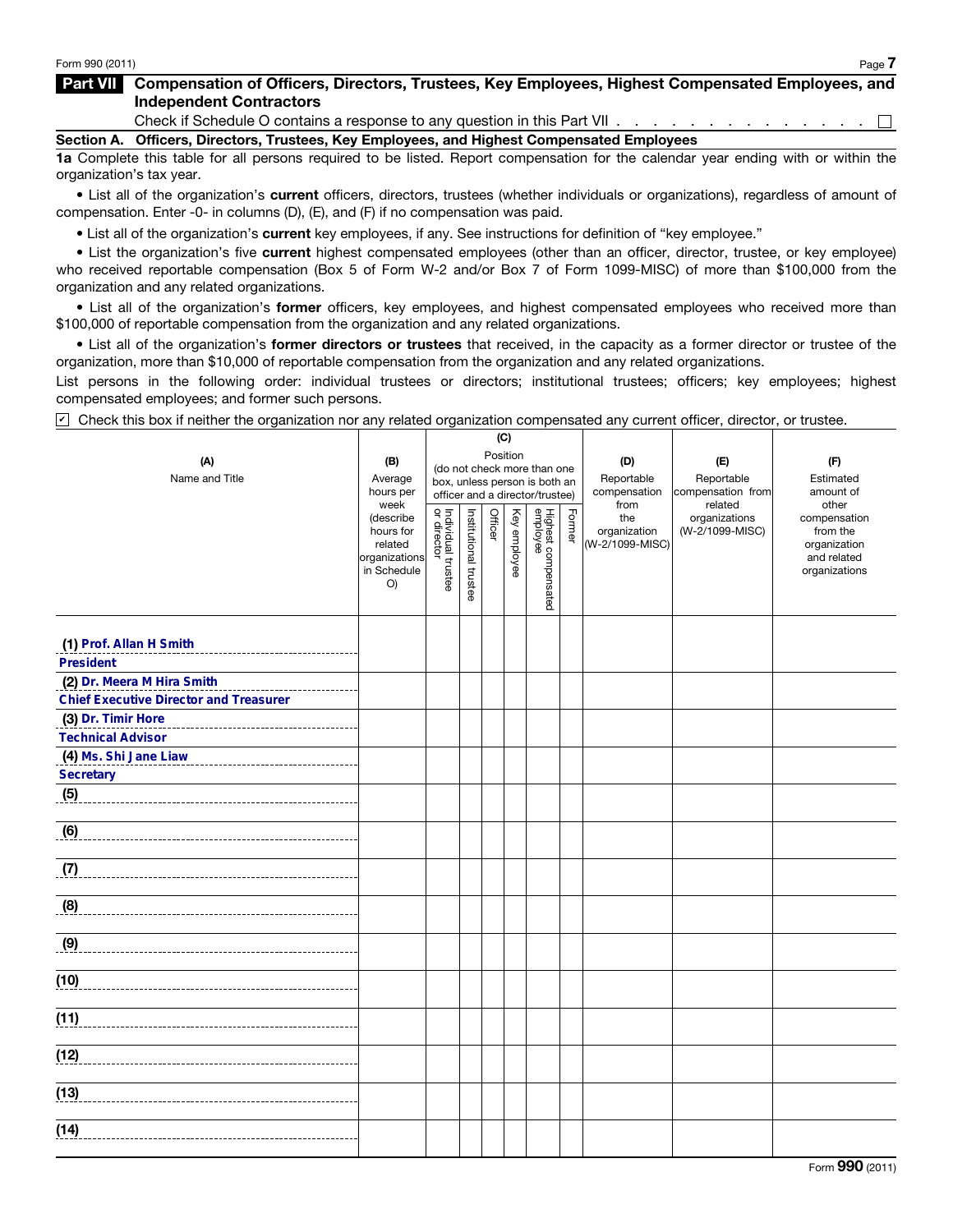| <b>Part VII</b><br>Section A. Officers, Directors, Trustees, Key Employees, and Highest Compensated Employees (continued) |                                                                                                                            |                                                      |                                   |                       |                      |                              |                                 |                    |                                 |                                            |              |                          |   |
|---------------------------------------------------------------------------------------------------------------------------|----------------------------------------------------------------------------------------------------------------------------|------------------------------------------------------|-----------------------------------|-----------------------|----------------------|------------------------------|---------------------------------|--------------------|---------------------------------|--------------------------------------------|--------------|--------------------------|---|
|                                                                                                                           |                                                                                                                            |                                                      |                                   |                       | (C)                  |                              |                                 |                    |                                 |                                            |              |                          |   |
|                                                                                                                           | (A)                                                                                                                        | (B)                                                  |                                   |                       | Position             |                              | (do not check more than one     |                    | (D)                             | (E)                                        |              | (F)                      |   |
|                                                                                                                           | Name and title                                                                                                             | Average                                              |                                   |                       |                      |                              | box, unless person is both an   |                    | Reportable                      | Reportable                                 |              | Estimated                |   |
|                                                                                                                           |                                                                                                                            | hours per<br>officer and a director/trustee)<br>week |                                   |                       | compensation<br>from | compensation from<br>related |                                 | amount of<br>other |                                 |                                            |              |                          |   |
|                                                                                                                           |                                                                                                                            | (describe                                            | Individual trustee<br>or director | Institutional trustee | Officer              | Key employee                 | Highest compensated<br>employee | Former             | the                             | organizations                              |              | compensation             |   |
|                                                                                                                           |                                                                                                                            | hours for<br>related                                 |                                   |                       |                      |                              |                                 |                    | organization<br>(W-2/1099-MISC) | (W-2/1099-MISC)                            |              | from the<br>organization |   |
|                                                                                                                           |                                                                                                                            | organizations                                        |                                   |                       |                      |                              |                                 |                    |                                 |                                            |              | and related              |   |
|                                                                                                                           |                                                                                                                            | in Schedule<br>O()                                   |                                   |                       |                      |                              |                                 |                    |                                 |                                            |              | organizations            |   |
|                                                                                                                           |                                                                                                                            |                                                      |                                   |                       |                      |                              |                                 |                    |                                 |                                            |              |                          |   |
|                                                                                                                           |                                                                                                                            |                                                      |                                   |                       |                      |                              |                                 |                    |                                 |                                            |              |                          |   |
| (15)                                                                                                                      |                                                                                                                            |                                                      |                                   |                       |                      |                              |                                 |                    |                                 |                                            |              |                          |   |
|                                                                                                                           |                                                                                                                            |                                                      |                                   |                       |                      |                              |                                 |                    |                                 |                                            |              |                          |   |
| (16)                                                                                                                      |                                                                                                                            |                                                      |                                   |                       |                      |                              |                                 |                    |                                 |                                            |              |                          |   |
| (17)                                                                                                                      |                                                                                                                            |                                                      |                                   |                       |                      |                              |                                 |                    |                                 |                                            |              |                          |   |
|                                                                                                                           |                                                                                                                            |                                                      |                                   |                       |                      |                              |                                 |                    |                                 |                                            |              |                          |   |
| (18)                                                                                                                      |                                                                                                                            |                                                      |                                   |                       |                      |                              |                                 |                    |                                 |                                            |              |                          |   |
|                                                                                                                           |                                                                                                                            |                                                      |                                   |                       |                      |                              |                                 |                    |                                 |                                            |              |                          |   |
|                                                                                                                           | (19)                                                                                                                       |                                                      |                                   |                       |                      |                              |                                 |                    |                                 |                                            |              |                          |   |
|                                                                                                                           |                                                                                                                            |                                                      |                                   |                       |                      |                              |                                 |                    |                                 |                                            |              |                          |   |
| (20)                                                                                                                      |                                                                                                                            |                                                      |                                   |                       |                      |                              |                                 |                    |                                 |                                            |              |                          |   |
|                                                                                                                           |                                                                                                                            |                                                      |                                   |                       |                      |                              |                                 |                    |                                 |                                            |              |                          |   |
| (21)                                                                                                                      |                                                                                                                            |                                                      |                                   |                       |                      |                              |                                 |                    |                                 |                                            |              |                          |   |
|                                                                                                                           |                                                                                                                            |                                                      |                                   |                       |                      |                              |                                 |                    |                                 |                                            |              |                          |   |
| (22)                                                                                                                      |                                                                                                                            |                                                      |                                   |                       |                      |                              |                                 |                    |                                 |                                            |              |                          |   |
|                                                                                                                           |                                                                                                                            |                                                      |                                   |                       |                      |                              |                                 |                    |                                 |                                            |              |                          |   |
| (23)                                                                                                                      |                                                                                                                            |                                                      |                                   |                       |                      |                              |                                 |                    |                                 |                                            |              |                          |   |
|                                                                                                                           |                                                                                                                            |                                                      |                                   |                       |                      |                              |                                 |                    |                                 |                                            |              |                          |   |
| (24)                                                                                                                      |                                                                                                                            |                                                      |                                   |                       |                      |                              |                                 |                    |                                 |                                            |              |                          |   |
|                                                                                                                           |                                                                                                                            |                                                      |                                   |                       |                      |                              |                                 |                    |                                 |                                            |              |                          |   |
| (25)                                                                                                                      |                                                                                                                            |                                                      |                                   |                       |                      |                              |                                 |                    |                                 |                                            |              |                          |   |
|                                                                                                                           |                                                                                                                            |                                                      |                                   |                       |                      |                              |                                 |                    |                                 |                                            |              |                          |   |
| 1b                                                                                                                        | Sub-total                                                                                                                  |                                                      |                                   |                       |                      |                              |                                 |                    |                                 |                                            |              |                          |   |
| c                                                                                                                         | Total from continuation sheets to Part VII, Section A                                                                      |                                                      |                                   |                       |                      |                              |                                 |                    |                                 |                                            |              |                          |   |
| d                                                                                                                         | Total (add lines 1b and 1c).<br>the contract of the contract of the contract of                                            |                                                      |                                   |                       |                      |                              |                                 |                    |                                 |                                            |              |                          |   |
| $\mathbf{2}$                                                                                                              | Total number of individuals (including but not limited to those listed above) who received more than \$100,000 of          |                                                      |                                   |                       |                      |                              |                                 |                    |                                 |                                            |              |                          |   |
|                                                                                                                           | reportable compensation from the organization $\blacktriangleright$ 0                                                      |                                                      |                                   |                       |                      |                              |                                 |                    |                                 |                                            |              | Yes   No                 |   |
| 3                                                                                                                         | Did the organization list any former officer, director, or trustee, key employee, or highest compensated                   |                                                      |                                   |                       |                      |                              |                                 |                    |                                 |                                            |              |                          |   |
|                                                                                                                           | employee on line 1a? If "Yes," complete Schedule J for such individual                                                     |                                                      |                                   |                       |                      |                              |                                 |                    |                                 |                                            | 3            |                          | V |
| 4                                                                                                                         | For any individual listed on line 1a, is the sum of reportable compensation and other compensation from the                |                                                      |                                   |                       |                      |                              |                                 |                    |                                 |                                            |              |                          |   |
|                                                                                                                           | organization and related organizations greater than \$150,000? If "Yes," complete Schedule J for such                      |                                                      |                                   |                       |                      |                              |                                 |                    |                                 |                                            |              |                          |   |
|                                                                                                                           | individual.                                                                                                                |                                                      |                                   |                       |                      |                              |                                 |                    |                                 |                                            | 4            |                          | V |
| 5                                                                                                                         | Did any person listed on line 1a receive or accrue compensation from any unrelated organization or individual              |                                                      |                                   |                       |                      |                              |                                 |                    |                                 |                                            |              |                          |   |
|                                                                                                                           | for services rendered to the organization? If "Yes," complete Schedule J for such person                                   |                                                      |                                   |                       |                      |                              |                                 |                    |                                 | $\mathbf{r}$ , $\mathbf{r}$ , $\mathbf{r}$ | 5            |                          | V |
|                                                                                                                           | <b>Section B. Independent Contractors</b>                                                                                  |                                                      |                                   |                       |                      |                              |                                 |                    |                                 |                                            |              |                          |   |
| 1                                                                                                                         | Complete this table for your five highest compensated independent contractors that received more than \$100,000 of         |                                                      |                                   |                       |                      |                              |                                 |                    |                                 |                                            |              |                          |   |
|                                                                                                                           | compensation from the organization. Report compensation for the calendar year ending with or within the organization's tax |                                                      |                                   |                       |                      |                              |                                 |                    |                                 |                                            |              |                          |   |
|                                                                                                                           | year.                                                                                                                      |                                                      |                                   |                       |                      |                              |                                 |                    |                                 |                                            |              |                          |   |
|                                                                                                                           | (A)                                                                                                                        |                                                      |                                   |                       |                      |                              |                                 |                    | (B)                             |                                            | (C)          |                          |   |
|                                                                                                                           | Name and business address                                                                                                  |                                                      |                                   |                       |                      |                              |                                 |                    | Description of services         |                                            | Compensation |                          |   |
|                                                                                                                           |                                                                                                                            |                                                      |                                   |                       |                      |                              |                                 |                    |                                 |                                            |              |                          |   |
|                                                                                                                           |                                                                                                                            |                                                      |                                   |                       |                      |                              |                                 |                    |                                 |                                            |              |                          |   |
|                                                                                                                           |                                                                                                                            |                                                      |                                   |                       |                      |                              |                                 |                    |                                 |                                            |              |                          |   |

2 Total number of independent contractors (including but not limited to those listed above) who received more than \$100,000 of compensation from the organization ▶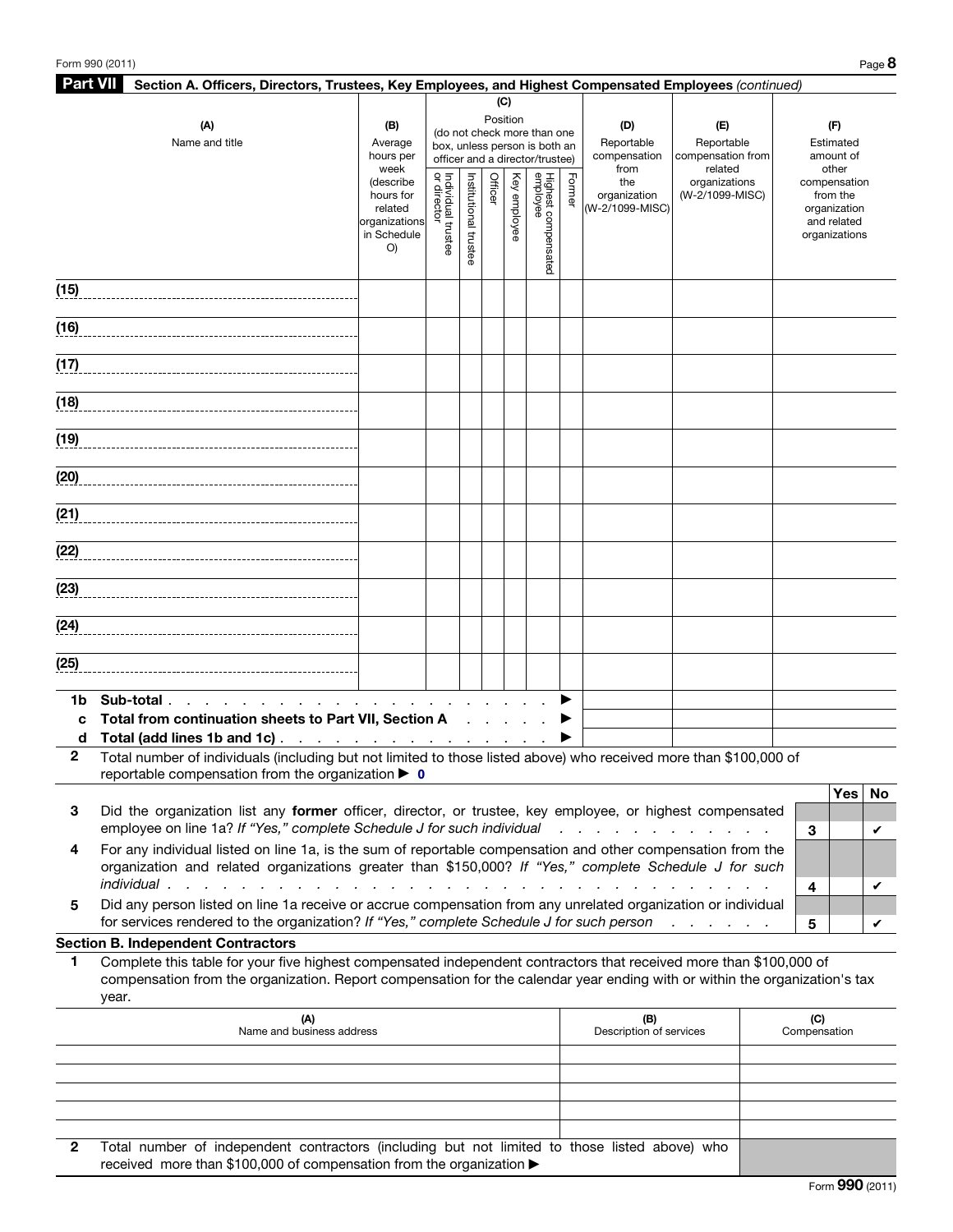Form 990 (2011) Page  $9$ 

| <b>Part VIII</b>                                          |                 | <b>Statement of Revenue</b>                                                                                    |                      |                                                    |                                         |                                                                           |
|-----------------------------------------------------------|-----------------|----------------------------------------------------------------------------------------------------------------|----------------------|----------------------------------------------------|-----------------------------------------|---------------------------------------------------------------------------|
|                                                           |                 |                                                                                                                | (A)<br>Total revenue | (B)<br>Related or<br>exempt<br>function<br>revenue | (C)<br>Unrelated<br>business<br>revenue | (D)<br>Revenue<br>excluded from tax<br>under sections<br>512, 513, or 514 |
|                                                           | 1a              | Federated campaigns<br>1a                                                                                      |                      |                                                    |                                         |                                                                           |
|                                                           | b               | Membership dues<br>1 <sub>b</sub>                                                                              |                      |                                                    |                                         |                                                                           |
| Contributions, Gifts, Grants<br>and Other Similar Amounts | c               | Fundraising events<br>1 <sub>c</sub><br>5070                                                                   |                      |                                                    |                                         |                                                                           |
|                                                           | d               | Related organizations<br>1 <sub>d</sub><br>9440                                                                |                      |                                                    |                                         |                                                                           |
|                                                           | е               | Government grants (contributions)<br>1e                                                                        |                      |                                                    |                                         |                                                                           |
|                                                           | f               | All other contributions, gifts, grants,                                                                        |                      |                                                    |                                         |                                                                           |
|                                                           |                 | and similar amounts not included above                                                                         |                      |                                                    |                                         |                                                                           |
|                                                           |                 | 1f<br>Noncash contributions included in lines 1a-1f: \$                                                        |                      |                                                    |                                         |                                                                           |
|                                                           | g               |                                                                                                                |                      |                                                    |                                         |                                                                           |
|                                                           | h               | <b>Total.</b> Add lines $1a-1f$ <u>.</u><br>▶<br><b>Business Code</b>                                          | 14510                |                                                    |                                         |                                                                           |
|                                                           |                 |                                                                                                                |                      |                                                    |                                         |                                                                           |
|                                                           | 2a              |                                                                                                                |                      |                                                    |                                         |                                                                           |
|                                                           | b               |                                                                                                                |                      |                                                    |                                         |                                                                           |
|                                                           | c               |                                                                                                                |                      |                                                    |                                         |                                                                           |
|                                                           | d               |                                                                                                                |                      |                                                    |                                         |                                                                           |
|                                                           | е               |                                                                                                                |                      |                                                    |                                         |                                                                           |
| Program Service Revenue                                   | f               | All other program service revenue.                                                                             |                      |                                                    |                                         |                                                                           |
|                                                           | g               | <b>Total.</b> Add lines $2a-2f$ <u>.</u><br>▶                                                                  |                      |                                                    |                                         |                                                                           |
|                                                           | 3               | Investment income (including dividends, interest,                                                              |                      |                                                    |                                         |                                                                           |
|                                                           |                 | and other similar amounts) $\cdots$ $\cdots$<br>▶                                                              |                      |                                                    |                                         |                                                                           |
|                                                           | 4               | Income from investment of tax-exempt bond proceeds >                                                           |                      |                                                    |                                         |                                                                           |
|                                                           | 5               |                                                                                                                |                      |                                                    |                                         |                                                                           |
|                                                           |                 | (ii) Personal                                                                                                  |                      |                                                    |                                         |                                                                           |
|                                                           | 6a              | Gross rents<br>$\sim$ $\sim$                                                                                   |                      |                                                    |                                         |                                                                           |
|                                                           | b               | Less: rental expenses                                                                                          |                      |                                                    |                                         |                                                                           |
|                                                           | c               | Rental income or (loss)                                                                                        |                      |                                                    |                                         |                                                                           |
|                                                           | d               | Net rental income or (loss)<br>▶<br>المنابذ المنابذ المنابذ والمنابذ                                           |                      |                                                    |                                         |                                                                           |
|                                                           | 7a              | (i) Securities<br>(ii) Other<br>Gross amount from sales of                                                     |                      |                                                    |                                         |                                                                           |
|                                                           |                 | assets other than inventory                                                                                    |                      |                                                    |                                         |                                                                           |
|                                                           | b               | Less: cost or other basis                                                                                      |                      |                                                    |                                         |                                                                           |
|                                                           |                 | and sales expenses.                                                                                            |                      |                                                    |                                         |                                                                           |
|                                                           | c               | Gain or (loss)                                                                                                 |                      |                                                    |                                         |                                                                           |
|                                                           | d               | Net gain or (loss)<br>▶<br>and a straight and a                                                                |                      |                                                    |                                         |                                                                           |
| ω                                                         |                 |                                                                                                                |                      |                                                    |                                         |                                                                           |
|                                                           |                 | 8a Gross income from fundraising                                                                               |                      |                                                    |                                         |                                                                           |
|                                                           |                 | events (not including \$                                                                                       |                      |                                                    |                                         |                                                                           |
| Other Revenu                                              |                 | of contributions reported on line 1c).                                                                         |                      |                                                    |                                         |                                                                           |
|                                                           |                 | See Part IV, line 18 a                                                                                         |                      |                                                    |                                         |                                                                           |
|                                                           | b               | Less: direct expenses b                                                                                        |                      |                                                    |                                         |                                                                           |
|                                                           | c               | Net income or (loss) from fundraising events<br>▶                                                              |                      |                                                    |                                         |                                                                           |
|                                                           |                 | 9a Gross income from gaming activities.<br>See Part IV, line 19 a                                              |                      |                                                    |                                         |                                                                           |
|                                                           |                 |                                                                                                                |                      |                                                    |                                         |                                                                           |
|                                                           | b               | Less: direct expenses b<br>Net income or (loss) from gaming activities<br>▶                                    |                      |                                                    |                                         |                                                                           |
|                                                           | C               | 10a Gross sales of inventory, less                                                                             |                      |                                                    |                                         |                                                                           |
|                                                           |                 | returns and allowances $\cdot \cdot \cdot$ a                                                                   |                      |                                                    |                                         |                                                                           |
|                                                           |                 |                                                                                                                |                      |                                                    |                                         |                                                                           |
|                                                           | b               | Less: cost of goods sold b<br>▶                                                                                |                      |                                                    |                                         |                                                                           |
|                                                           | C.              | Net income or (loss) from sales of inventory<br>Miscellaneous Revenue<br><b>Business Code</b>                  |                      |                                                    |                                         |                                                                           |
|                                                           | 11a             |                                                                                                                |                      |                                                    |                                         |                                                                           |
|                                                           | b               |                                                                                                                |                      |                                                    |                                         |                                                                           |
|                                                           | c               |                                                                                                                |                      |                                                    |                                         |                                                                           |
|                                                           | d               | All other revenue in the set of the set of the set of the set of the set of the set of the set of the set of t |                      |                                                    |                                         |                                                                           |
|                                                           | е               | <b>Total.</b> Add lines $11a-11d$<br>$\blacktriangleright$                                                     |                      |                                                    |                                         |                                                                           |
|                                                           | 12 <sub>2</sub> | Total revenue. See instructions.<br>▶                                                                          | 14510                |                                                    |                                         |                                                                           |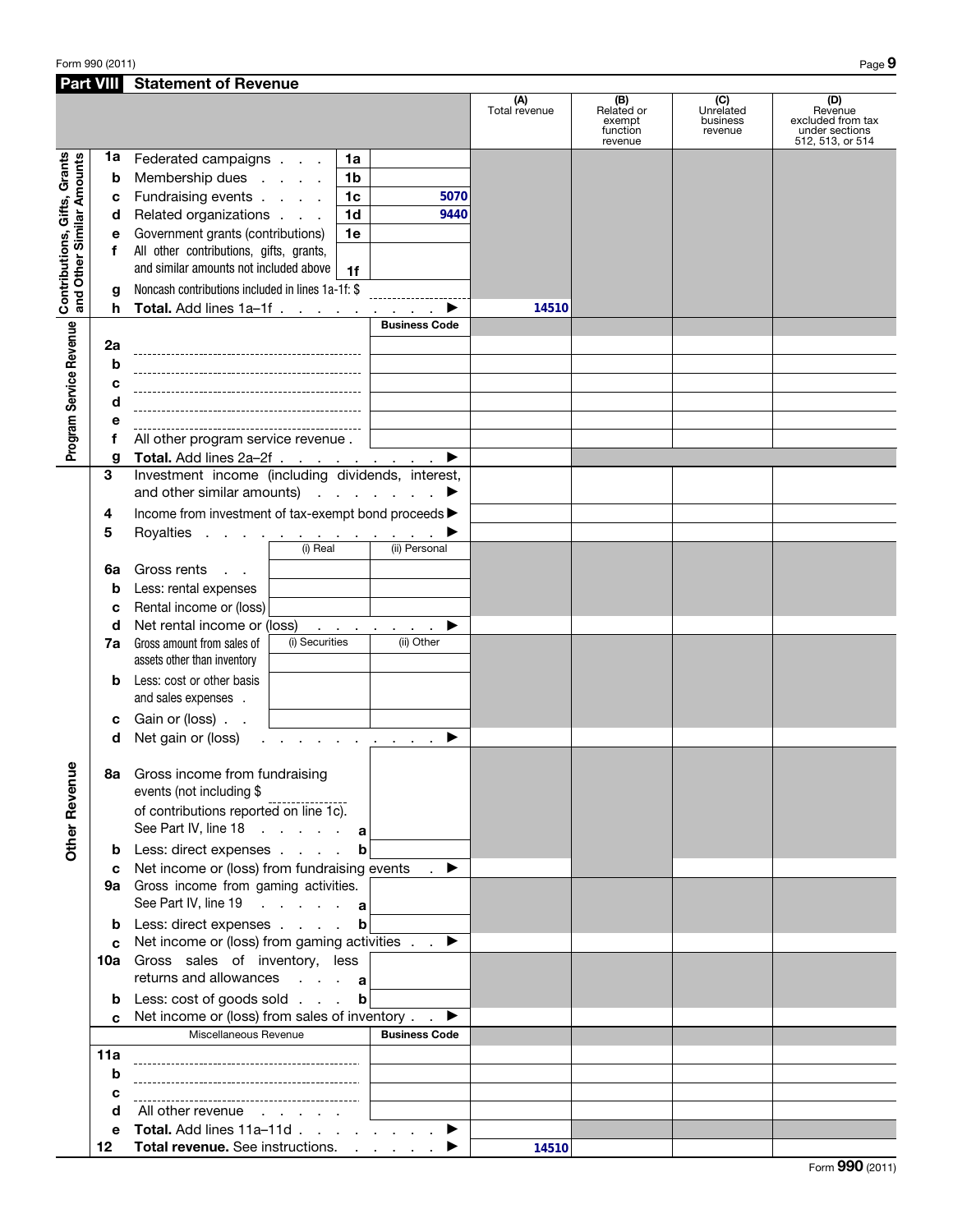## Part IX Statement of Functional Expenses

*Section 501(c)(3) and 501(c)(4) organizations must complete all columns. All other organizations must complete column (A) but are not required to complete columns (B), (C), and (D).*

|                 | Check if Schedule O contains a response to any question in this Part IX $\ldots$ , $\ldots$ , $\ldots$ , $\ldots$                                                                                        |                       |                                    |                                           |                                |
|-----------------|----------------------------------------------------------------------------------------------------------------------------------------------------------------------------------------------------------|-----------------------|------------------------------------|-------------------------------------------|--------------------------------|
|                 | Do not include amounts reported on lines 6b, 7b,<br>8b, 9b, and 10b of Part VIII.                                                                                                                        | (A)<br>Total expenses | (B)<br>Program service<br>expenses | (C)<br>Management and<br>general expenses | (D)<br>Fundraising<br>expenses |
| 1.              | Grants and other assistance to governments and                                                                                                                                                           |                       |                                    |                                           |                                |
|                 | organizations in the United States. See Part IV, line 21                                                                                                                                                 |                       |                                    |                                           |                                |
| $\mathbf{2}$    | Grants and other assistance to individuals in<br>the United States. See Part IV, line 22                                                                                                                 |                       |                                    |                                           |                                |
| 3               | Grants and other assistance to governments,<br>organizations, and individuals outside the<br>United States. See Part IV, lines 15 and 16                                                                 |                       |                                    |                                           |                                |
| 4<br>5          | Benefits paid to or for members<br>Compensation of current officers, directors,<br>trustees, and key employees                                                                                           |                       |                                    |                                           |                                |
| 6               | Compensation not included above, to disqualified<br>persons (as defined under section 4958(f)(1)) and<br>persons described in section 4958(c)(3)(B)                                                      |                       |                                    |                                           |                                |
| 7<br>8          | Other salaries and wages<br>and a series of<br>Pension plan accruals and contributions (include<br>section 401(k) and 403(b) employer contributions)                                                     |                       |                                    |                                           |                                |
| 9               | Other employee benefits                                                                                                                                                                                  |                       |                                    |                                           |                                |
| 10              | Payroll taxes                                                                                                                                                                                            |                       |                                    |                                           |                                |
| 11              | Fees for services (non-employees):                                                                                                                                                                       |                       |                                    |                                           |                                |
| а               | Management                                                                                                                                                                                               |                       |                                    |                                           |                                |
| b               | Legal                                                                                                                                                                                                    |                       |                                    |                                           |                                |
| с               | Accounting                                                                                                                                                                                               |                       |                                    |                                           |                                |
| d               | Lobbying $\ldots$ $\ldots$ $\ldots$ $\ldots$ $\ldots$                                                                                                                                                    |                       |                                    |                                           |                                |
| е               | Professional fundraising services. See Part IV, line 17                                                                                                                                                  |                       |                                    |                                           |                                |
| f               | Investment management fees                                                                                                                                                                               |                       |                                    |                                           |                                |
| g               | Other                                                                                                                                                                                                    | 5000                  |                                    |                                           | 5000                           |
| 12 <sub>2</sub> | Advertising and promotion                                                                                                                                                                                |                       |                                    |                                           |                                |
| 13              | Office expenses<br>and the contract of the contract                                                                                                                                                      | 5                     |                                    | 5                                         |                                |
| 14              | Information technology                                                                                                                                                                                   |                       |                                    |                                           |                                |
| 15              | Royalties                                                                                                                                                                                                |                       |                                    |                                           |                                |
| 16              | Occupancy                                                                                                                                                                                                |                       |                                    |                                           |                                |
| 17              | Travel                                                                                                                                                                                                   | 262                   |                                    | 262                                       |                                |
| 18              | Payments of travel or entertainment expenses<br>for any federal, state, or local public officials                                                                                                        |                       |                                    |                                           |                                |
| 19              | Conferences, conventions, and meetings                                                                                                                                                                   | 46                    |                                    |                                           | 46                             |
| 20              | Interest<br>and a series of the contract of the con-                                                                                                                                                     |                       |                                    |                                           |                                |
| 21              | Payments to affiliates                                                                                                                                                                                   |                       |                                    |                                           |                                |
| 22              | Depreciation, depletion, and amortization.                                                                                                                                                               |                       |                                    |                                           |                                |
| 23              | Insurance                                                                                                                                                                                                |                       |                                    |                                           |                                |
| 24              | Other expenses. Itemize expenses not covered                                                                                                                                                             |                       |                                    |                                           |                                |
|                 | above. (List miscellaneous expenses in line 24e. If                                                                                                                                                      |                       |                                    |                                           |                                |
|                 | line 24e amount exceeds 10% of line 25, column<br>(A) amount, list line 24e expenses on Schedule O.)                                                                                                     |                       |                                    |                                           |                                |
|                 |                                                                                                                                                                                                          |                       |                                    |                                           |                                |
| а               | equipment & maintenance-laptop comp                                                                                                                                                                      | 941                   |                                    | 941                                       |                                |
| b               | printing and publication                                                                                                                                                                                 | 387                   |                                    | 387                                       |                                |
| c               | postage                                                                                                                                                                                                  | 141<br>60             |                                    | 141<br>60                                 |                                |
| d<br>е          | fundraising event fee<br>All other expenses new bank a/c wire trnf                                                                                                                                       | 635                   | 35                                 | 600                                       |                                |
| 25              | Total functional expenses. Add lines 1 through 24e                                                                                                                                                       | 7477                  | 35                                 | 2396                                      | 5046                           |
| 26              | Joint costs. Complete this line only if the                                                                                                                                                              |                       |                                    |                                           |                                |
|                 | organization reported in column (B) joint costs<br>from a combined educational campaign and<br>fundraising solicitation. Check here $\blacktriangleright \Box$<br>if<br>following SOP 98-2 (ASC 958-720) |                       |                                    |                                           |                                |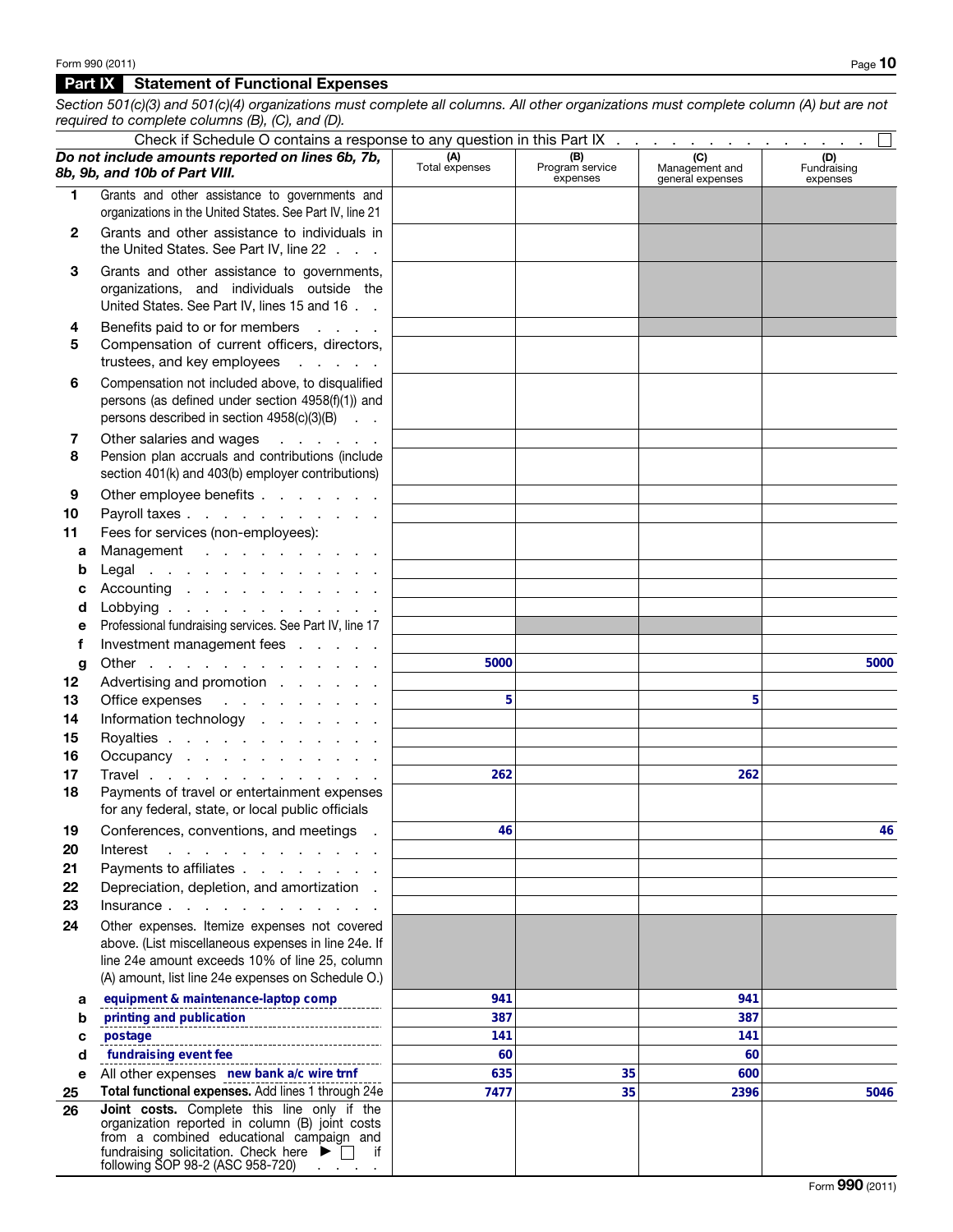Form 990 (2011)  $P_{\text{Age}}$  **11** 

|                             | Part X   | <b>Balance Sheet</b>                                                                                                                                                                                                           |                          |                         |                         |
|-----------------------------|----------|--------------------------------------------------------------------------------------------------------------------------------------------------------------------------------------------------------------------------------|--------------------------|-------------------------|-------------------------|
|                             |          |                                                                                                                                                                                                                                | (A)<br>Beginning of year |                         | (B)<br>End of year      |
|                             | 1        | Cash-non-interest-bearing<br>the contract of the contract of the contract of                                                                                                                                                   | 3144                     | 1                       | 3144                    |
|                             | 2        | Savings and temporary cash investments                                                                                                                                                                                         | 0                        | $\overline{\mathbf{2}}$ | $\Omega$                |
|                             | 3        | Pledges and grants receivable, net                                                                                                                                                                                             | 0                        | 3                       | 12105                   |
|                             | 4        | Accounts receivable, net                                                                                                                                                                                                       | $\bf{0}$                 | 4                       |                         |
|                             | 5        | Receivables from current and former officers, directors, trustees, key<br>employees, and highest compensated employees. Complete Part II of                                                                                    |                          |                         |                         |
|                             |          | Schedule L                                                                                                                                                                                                                     | 0                        | 5                       | 3000                    |
|                             | 6        | Receivables from other disqualified persons (as defined under section<br>4958(f)(1)), persons described in section 4958(c)(3)(B), and contributing<br>employers and sponsoring organizations of section 501(c)(9) voluntary    |                          |                         |                         |
|                             |          | employees' beneficiary organizations (see instructions)                                                                                                                                                                        | 0                        | 6                       |                         |
| Assets                      | 7        | Notes and loans receivable, net                                                                                                                                                                                                | $\mathbf 0$              | $\overline{7}$          |                         |
|                             | 8        | Inventories for sale or use with a state of the state of the state of the state of the state of the state of the state of the state of the state of the state of the state of the state of the state of the state of the state | $\mathbf 0$              | 8                       |                         |
|                             | 9        | Prepaid expenses and deferred charges                                                                                                                                                                                          | $\mathbf{0}$             | 9                       |                         |
|                             | 10a      | Land, buildings, and equipment: cost or<br>other basis. Complete Part VI of Schedule D                                                                                                                                         |                          |                         |                         |
|                             |          | 10a<br>0<br>$\Omega$                                                                                                                                                                                                           |                          |                         |                         |
|                             | b        | 10b<br>Less: accumulated depreciation                                                                                                                                                                                          | 0                        | 10 <sub>c</sub>         |                         |
|                             | 11<br>12 | Investments-publicly traded securities<br>and the company of the company                                                                                                                                                       | 0<br>$\mathbf 0$         | 11<br>12                |                         |
|                             | 13       | Investments-other securities. See Part IV, line 11                                                                                                                                                                             | $\mathbf 0$              | 13                      |                         |
|                             | 14       | Investments-program-related. See Part IV, line 11                                                                                                                                                                              | $\mathbf 0$              | 14                      |                         |
|                             | 15       | Other assets. See Part IV, line 11                                                                                                                                                                                             | 0                        | 15                      |                         |
|                             | 16       | Total assets. Add lines 1 through 15 (must equal line 34)                                                                                                                                                                      | 3144                     | 16                      | 18249                   |
| Liabilities                 | 17       | Accounts payable and accrued expenses                                                                                                                                                                                          |                          | 17                      | 7477                    |
|                             | 18       |                                                                                                                                                                                                                                |                          | 18                      | $\mathbf{0}$            |
|                             | 19       | Deferred revenue                                                                                                                                                                                                               |                          | 19                      |                         |
|                             | 20       | Tax-exempt bond liabilities                                                                                                                                                                                                    |                          | 20                      |                         |
|                             | 21       | Escrow or custodial account liability. Complete Part IV of Schedule D.                                                                                                                                                         |                          | 21                      |                         |
|                             | 22       | Payables to current and former officers, directors, trustees, key<br>employees, highest compensated employees, and disqualified persons.                                                                                       |                          |                         |                         |
|                             |          | Complete Part II of Schedule L<br>and a state of the contract and a state of                                                                                                                                                   |                          | 22                      |                         |
|                             | 23       | Secured mortgages and notes payable to unrelated third parties                                                                                                                                                                 |                          | 23                      |                         |
|                             | 24       | Unsecured notes and loans payable to unrelated third parties<br><b>Contractor</b>                                                                                                                                              |                          | 24                      |                         |
|                             | 25       | Other liabilities (including federal income tax, payables to related third<br>parties, and other liabilities not included on lines 17-24). Complete Part X                                                                     |                          |                         |                         |
|                             |          | of Schedule D<br>the contract of the contract of the contract of the contract of                                                                                                                                               |                          | 25                      |                         |
|                             | 26       | Total liabilities. Add lines 17 through 25                                                                                                                                                                                     | 0                        | 26                      | 7477                    |
| Net Assets or Fund Balances |          | Organizations that follow SFAS 117, check here $\blacktriangleright \triangleright \square$ and complete<br>lines 27 through 29, and lines 33 and 34.                                                                          |                          |                         |                         |
|                             | 27       | Unrestricted net assets                                                                                                                                                                                                        |                          | 27                      | 10773                   |
|                             | 28       | Temporarily restricted net assets                                                                                                                                                                                              |                          | 28                      | $\mathbf{0}$            |
|                             | 29       | Permanently restricted net assets                                                                                                                                                                                              |                          | 29                      | $\mathbf{0}$            |
|                             |          | Organizations that do not follow SFAS 117, check here $\blacktriangleright \Box$ and                                                                                                                                           |                          |                         |                         |
|                             |          | complete lines 30 through 34.                                                                                                                                                                                                  |                          |                         |                         |
|                             | 30       | Capital stock or trust principal, or current funds                                                                                                                                                                             |                          | 30                      |                         |
|                             | 31       | Paid-in or capital surplus, or land, building, or equipment fund                                                                                                                                                               |                          | 31                      |                         |
|                             | 32       | Retained earnings, endowment, accumulated income, or other funds.                                                                                                                                                              |                          | 32                      |                         |
|                             | 33       | Total net assets or fund balances                                                                                                                                                                                              | 3144                     | 33                      | 10773                   |
|                             | 34       | Total liabilities and net assets/fund balances                                                                                                                                                                                 | 3144                     | 34                      | 10773<br>$\overline{0}$ |

Form 990 (2011)